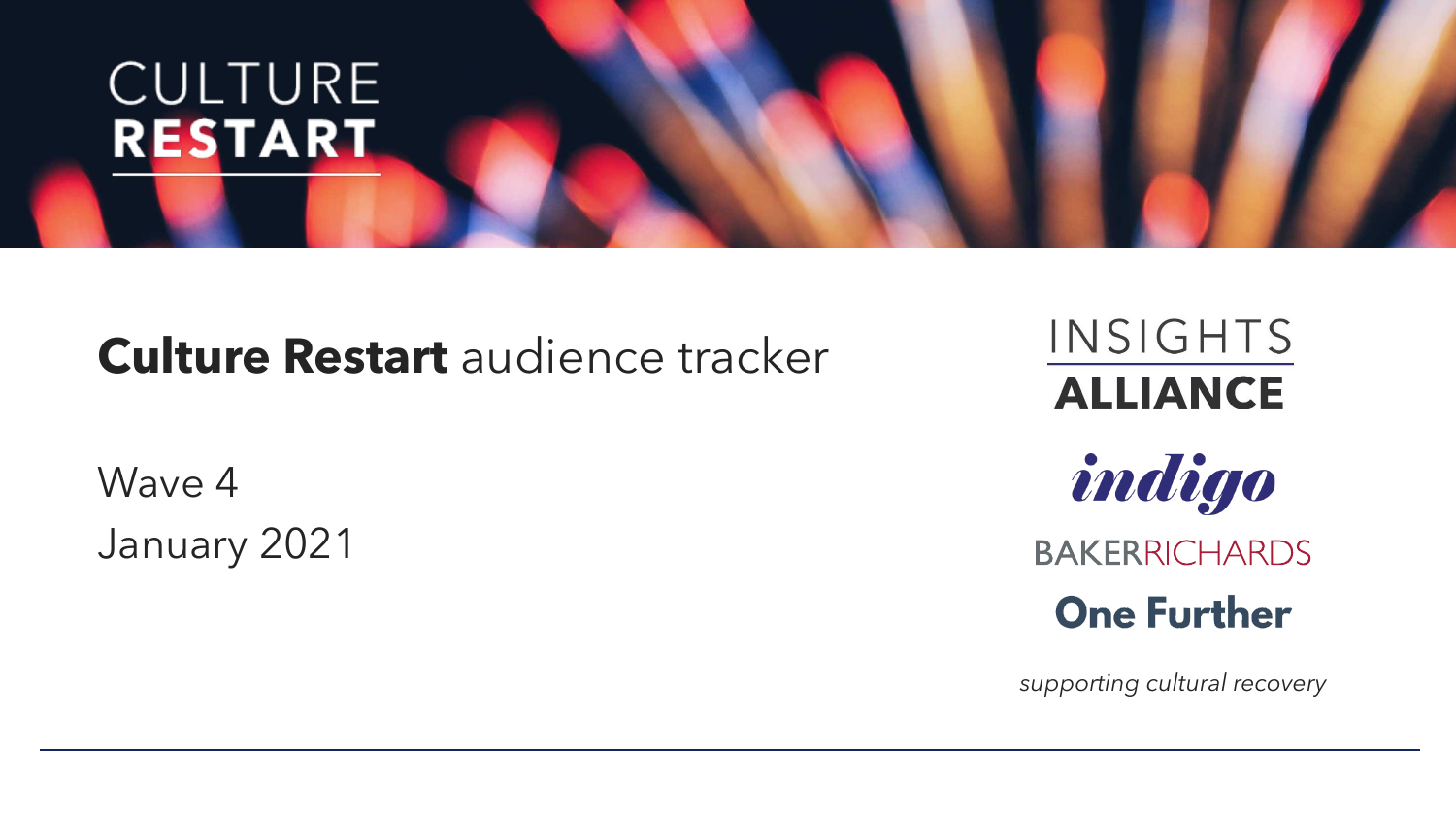### **Culture Restart audience tracker is designed to help organisations to:**

### **CULTURE RESTART**



The Culture Restart Toolkit is delivered by the **Insights Alliance**, a group of three prominent UK consultancies who are working together to help the cultural sector gather the essential audience insight needed to plan for a successful recovery and restart





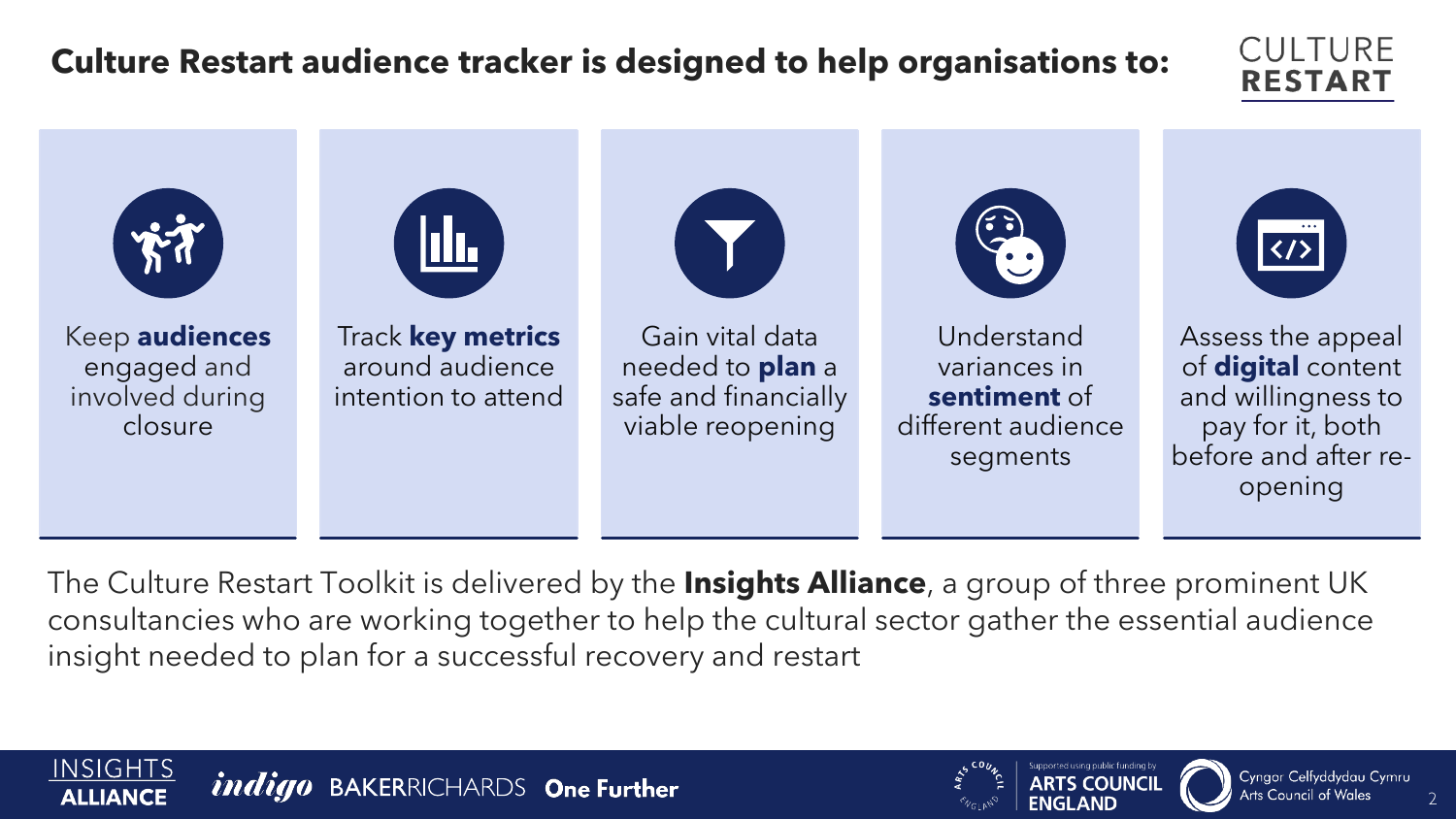### **Our commitments to the sector**









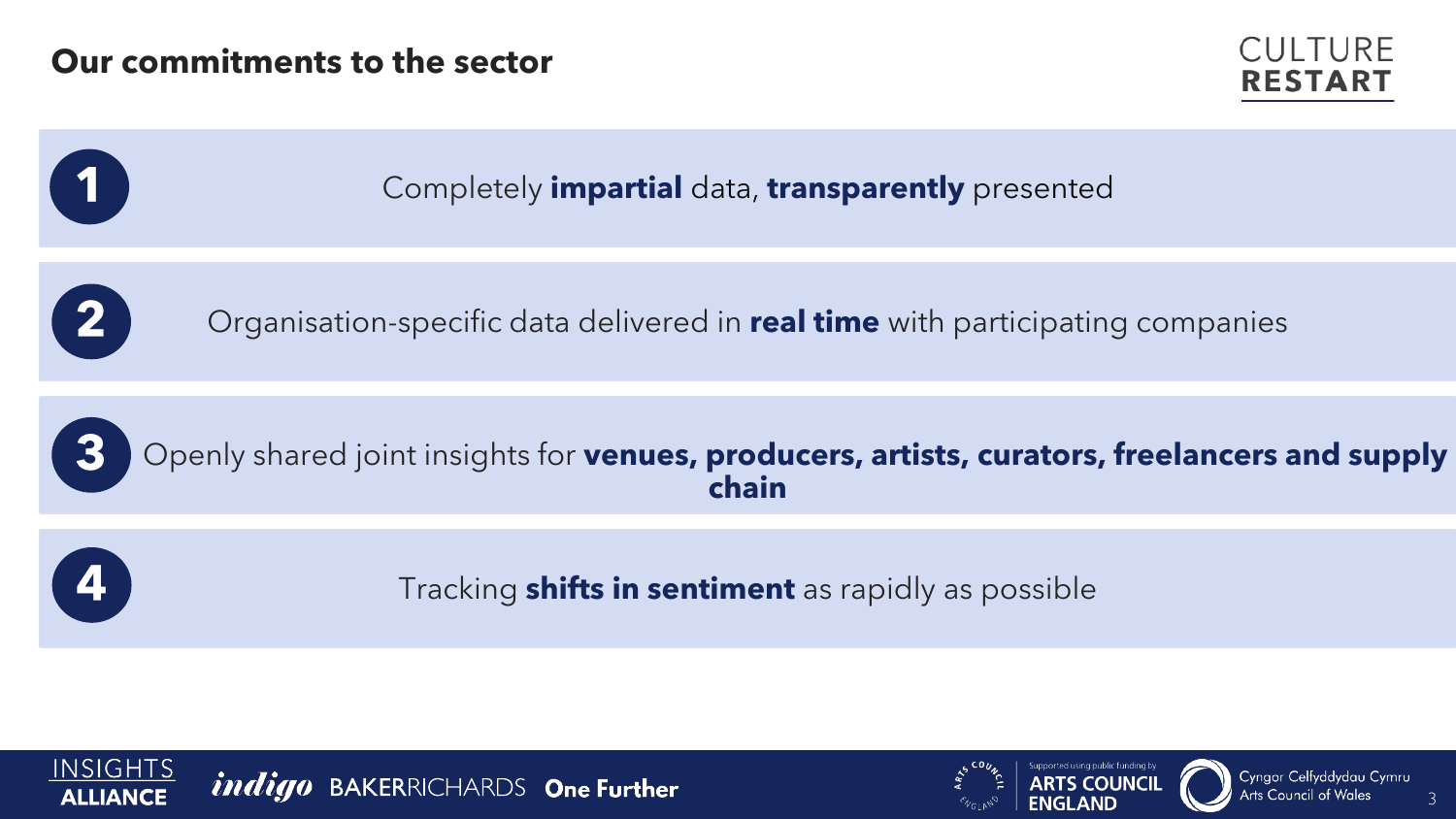### **Interactive dashboard: Culture Restart Audience & Visitor Tracker**



# **RESTART**

- [One Further](https://onefurther.com/) have created an interactive dashboard, allowing you to filter by criteria including age, frequency, vulnerability and region.
- Currently the dashboard includes data from our baseline period - October to January 2021- and will be regularly updated to include further months from our ongoing research.
- **[Browse the dashboard](https://datastudio.google.com/reporting/770c2998-785b-4c84-98de-a52f6f163ec2/page/4NOQB)**

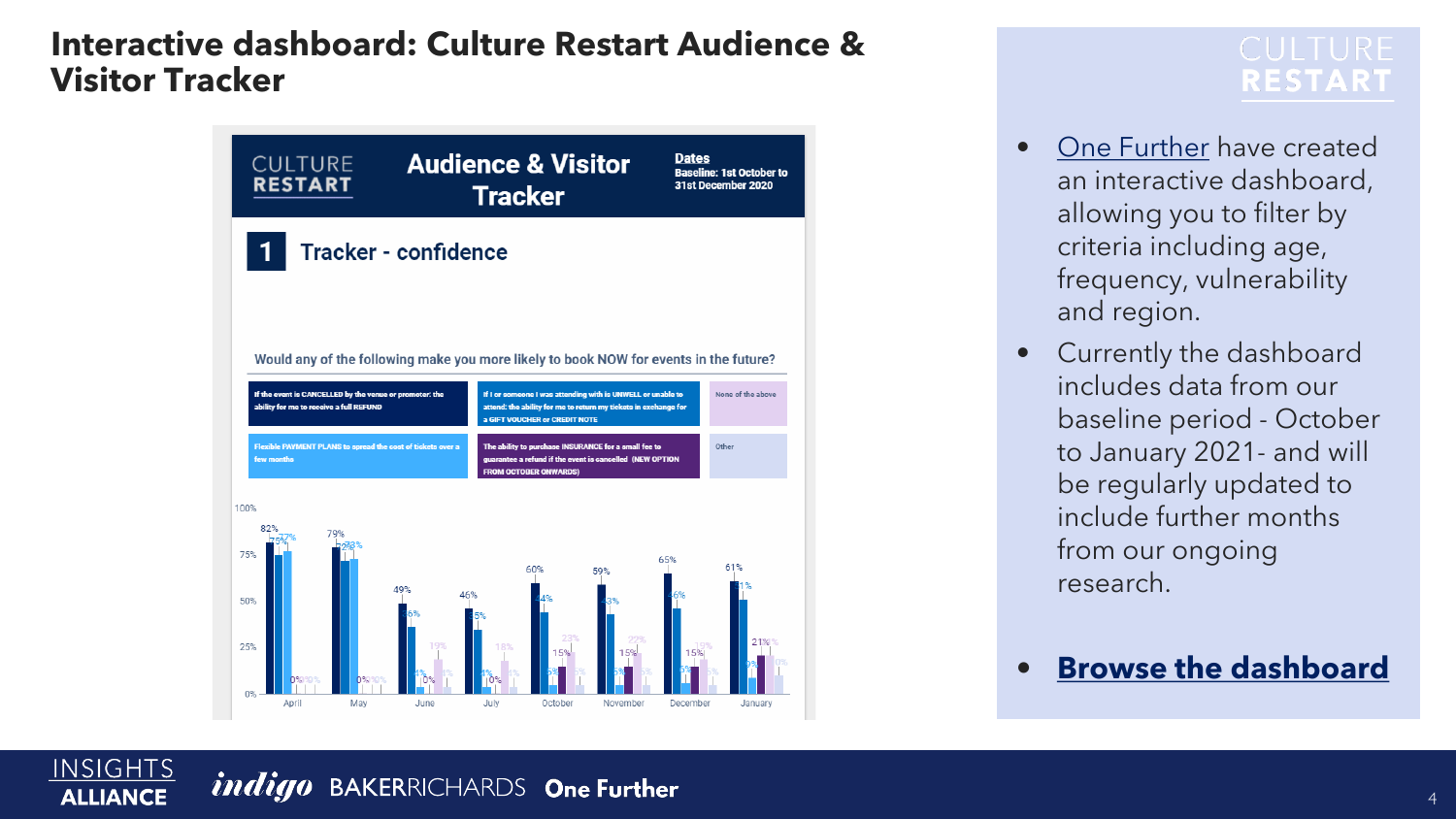

# Survey Overview **21,873**



**WAVE 1: OCT 2020 WAVE 2: NOV 2020 WAVE 3: DEC 2020 WAVE 4: JAN 2021** SURVEY DATE

RESPONSES

**WAVE 1: 4,946 WAVE 2: 6,887 WAVE 3: 4,775 WAVE 4: 5,265**

**50**

PARTICIPATING ORGANISATIONS

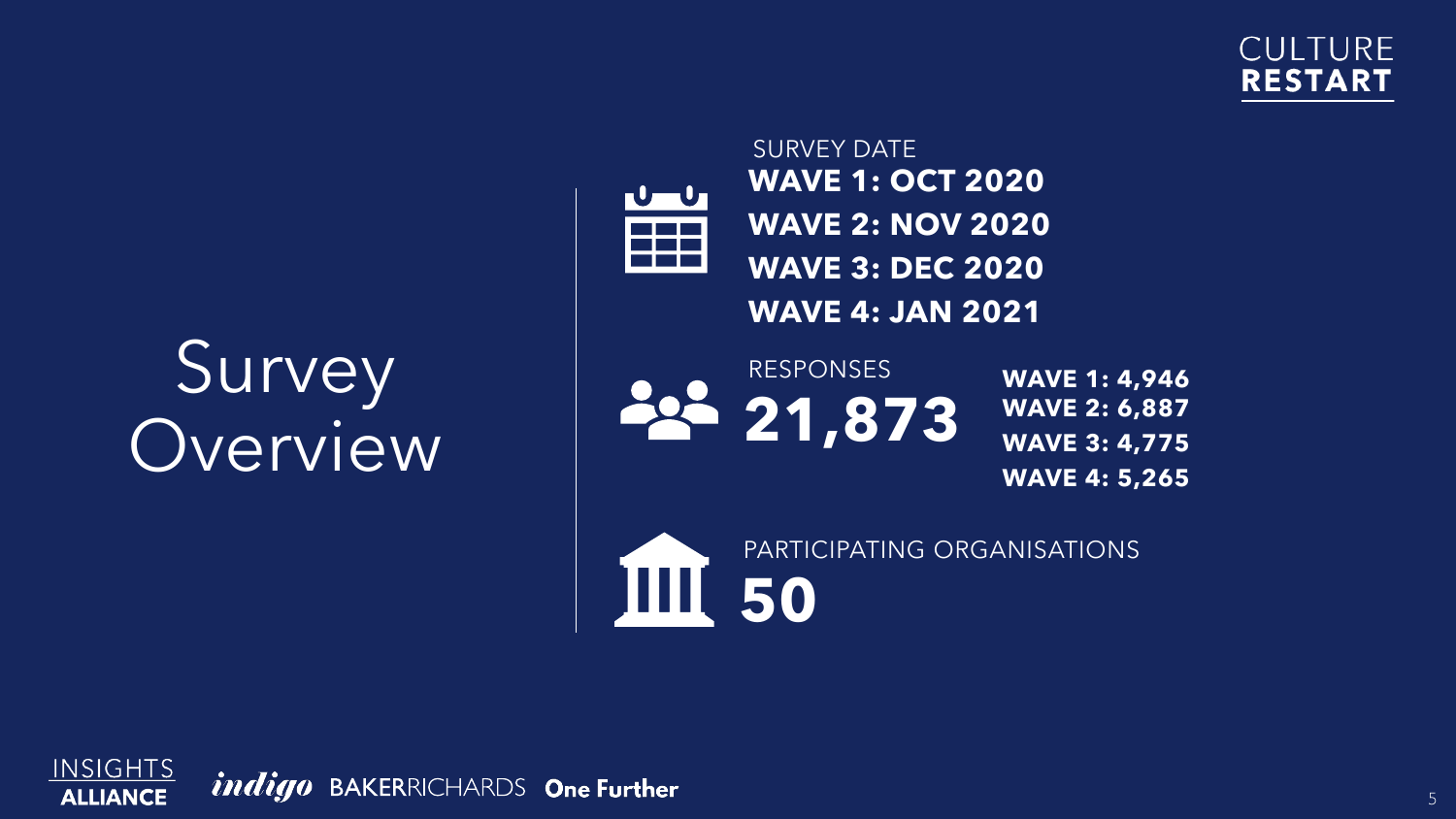### **CULTURE RESTART**

**35% OVER 65 16% UNDER 45** AGE



**98% FROM OUTSIDE LONDON** LOCATION



**20% HAVE LOST INCOME** FINANCES



**28% CLASSED AS VULNERABLE** VULNERABLE



Respondent

profile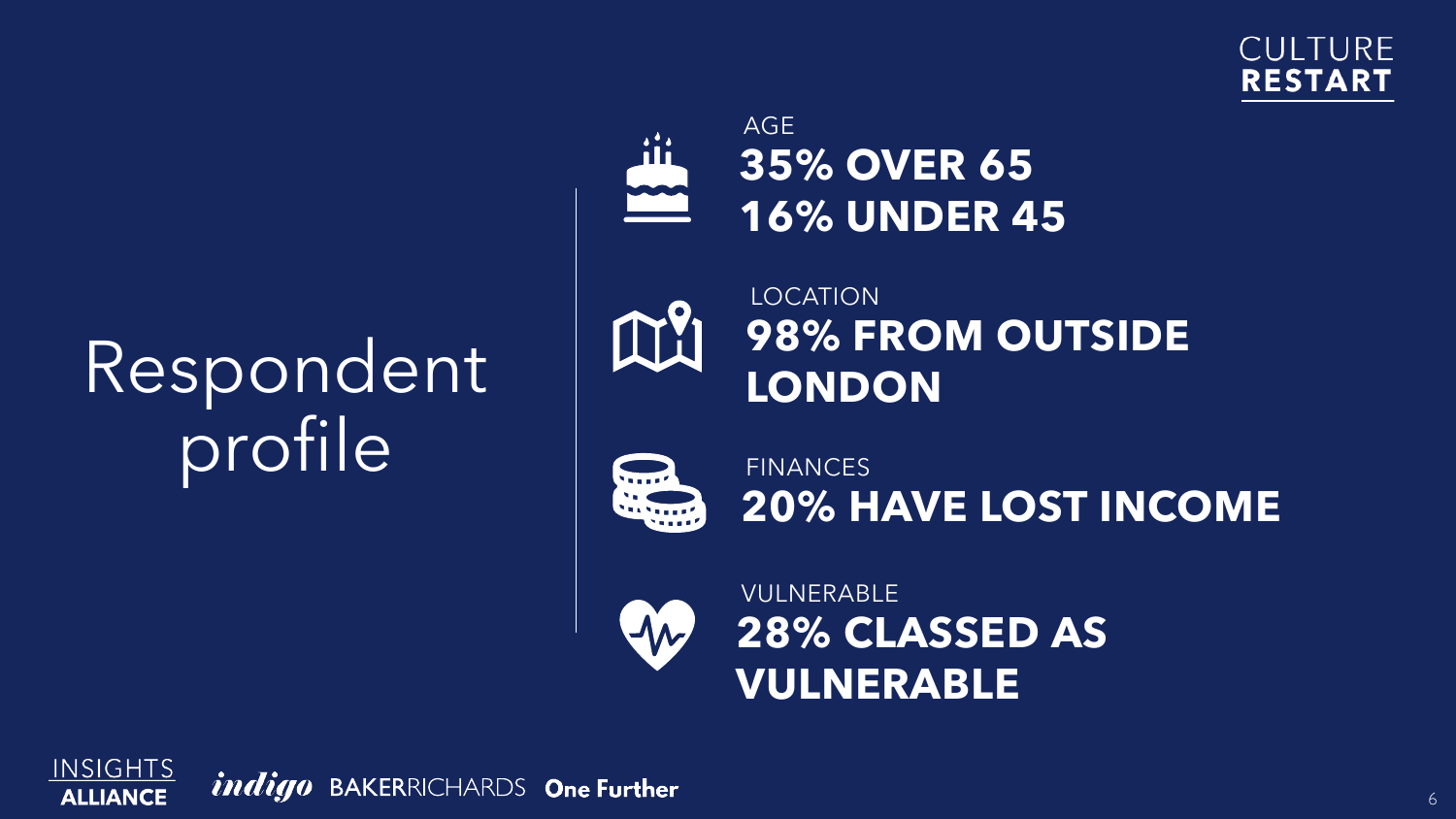

# Attendance pre-Covid

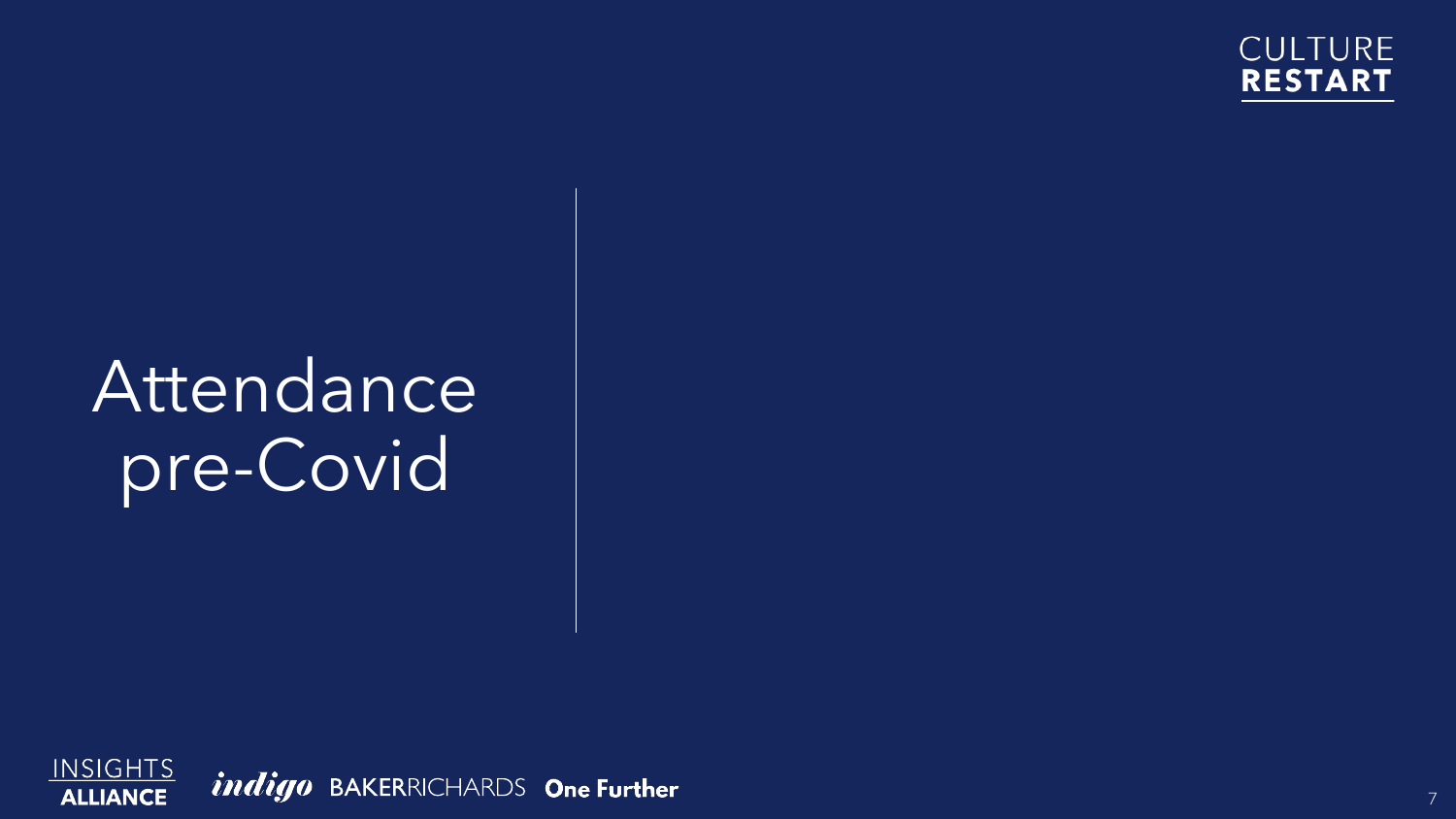### **How often would you say that you attended or visited cultural experiences before Coronavirus?**



# **RESTART**



• 73% of respondents were attending or visiting 4 or more times a year pre-Covid

 $n = 21,855$ 

#### **INSIGHTS** *indigo* BAKERRICHARDS One Further **ALLIANCE**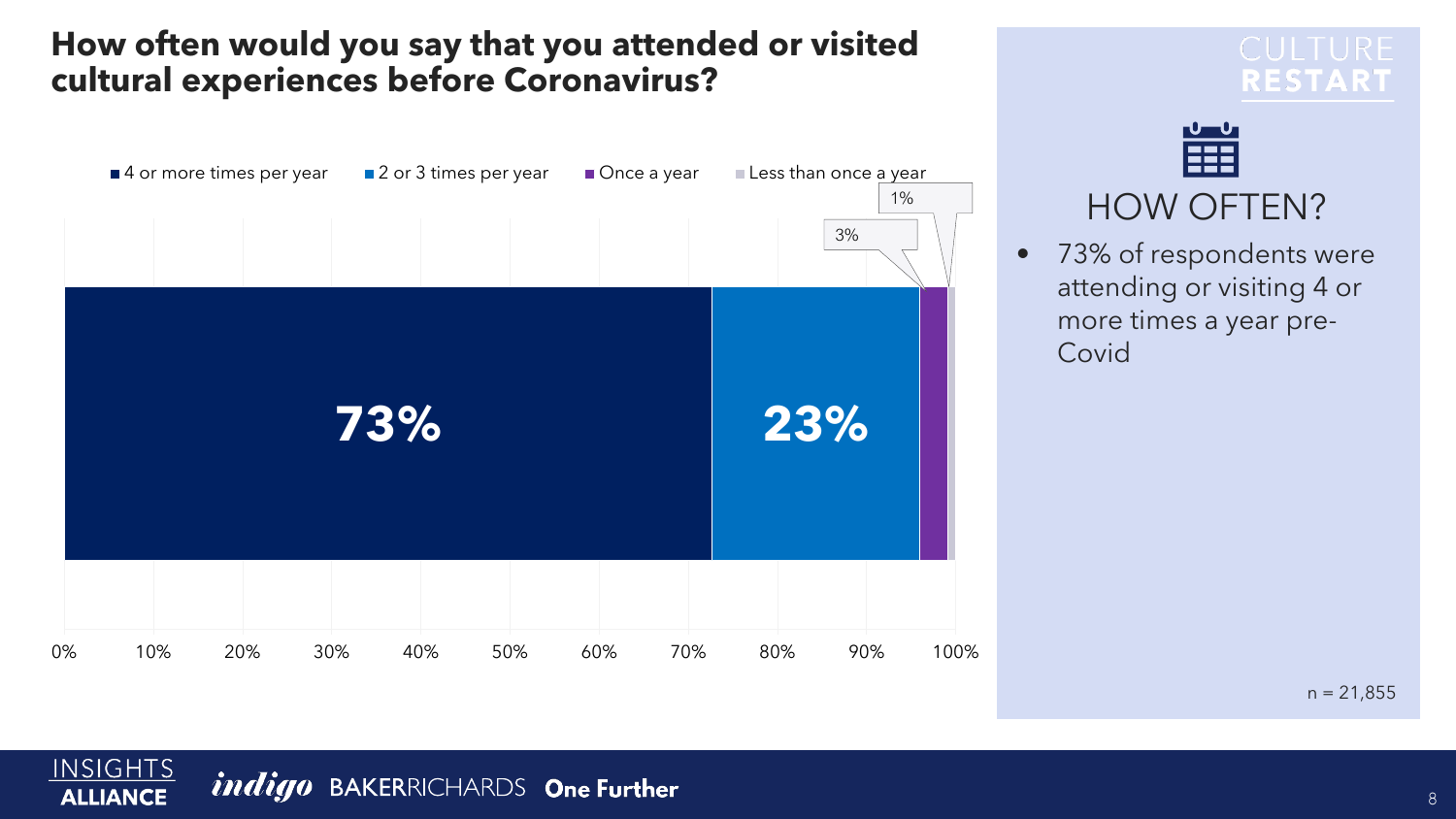

# Attendance since Covid-19



*indigo* BAKERRICHARDS One Further

9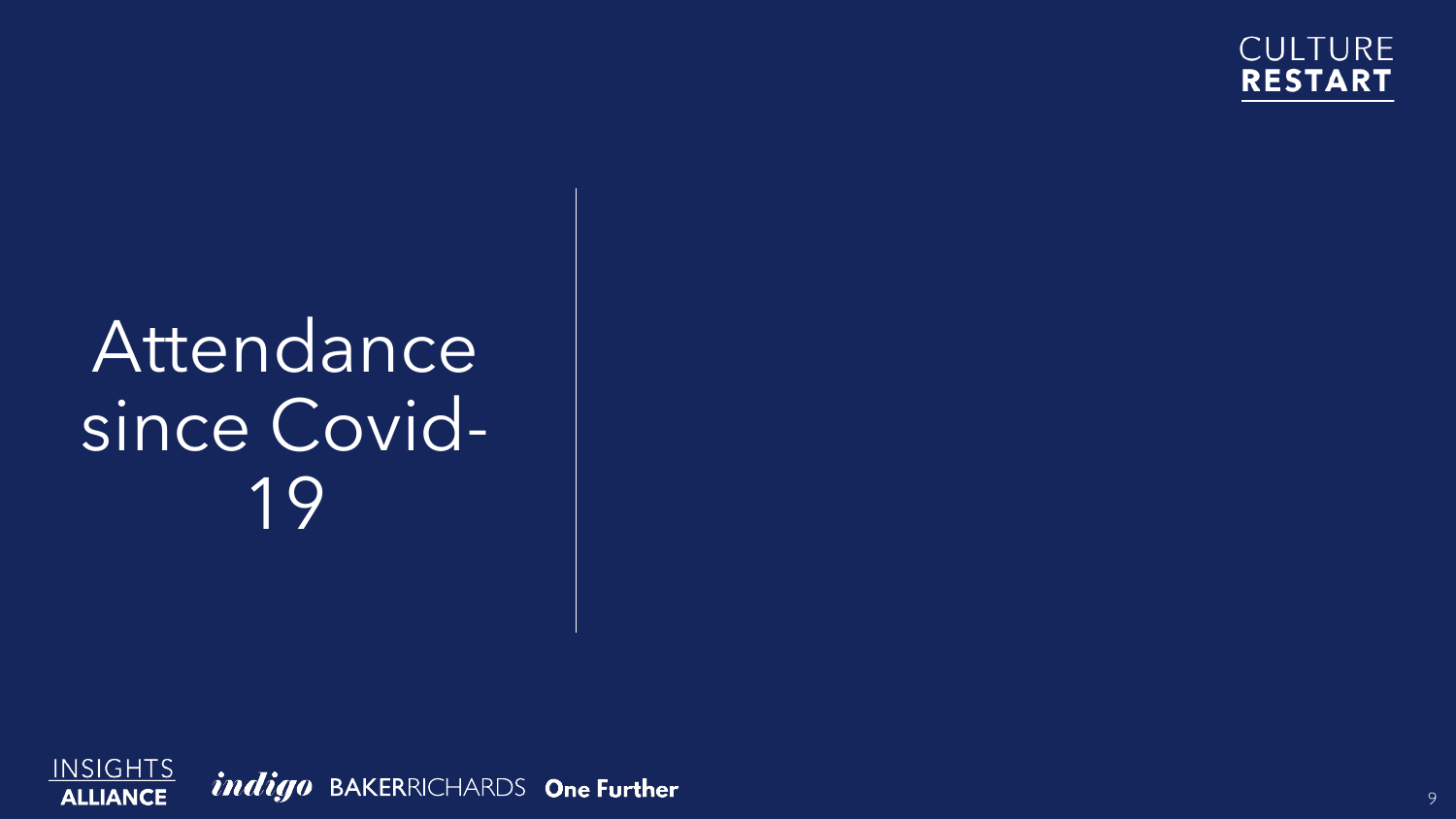### **Have you attended (in person) any cultural events, activities or venues since some cultural organisations began to re-open?**



# **RESTART**



- 23% of respondents have attended a cultural event since re-opening
- Younger people are more likely to have attended events since re-opening, including multiple events
- Over 75s are least likely

 $n = 21,868$ 

#### **INSIGHTS** *indigo* BAKERRICHARDS One Further **ALLIANCE**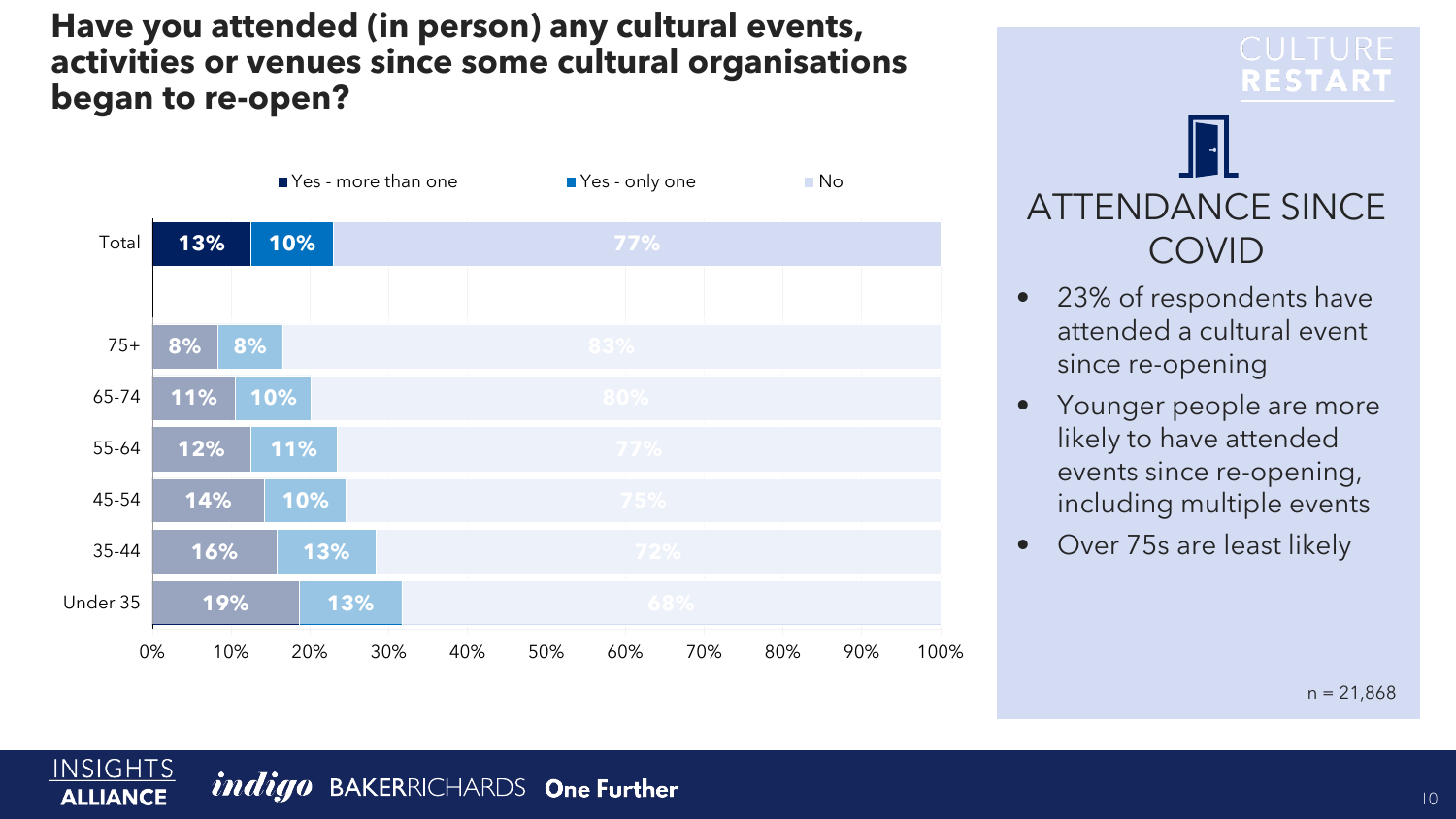### **Which types of venues and activities have you attended since some organisations began to re-open?**



**RESTART** 



- Visiting Visual Arts, Cinema and Heritage sites are the most common cultural activities since lockdown
- This will mostly be due to relative availability compared to other artforms

Have been since lockdown total  $n = 5,003$ 

#### **INSIGHTS** *indigo* BAKERRICHARDS One Further **ALLIANCE**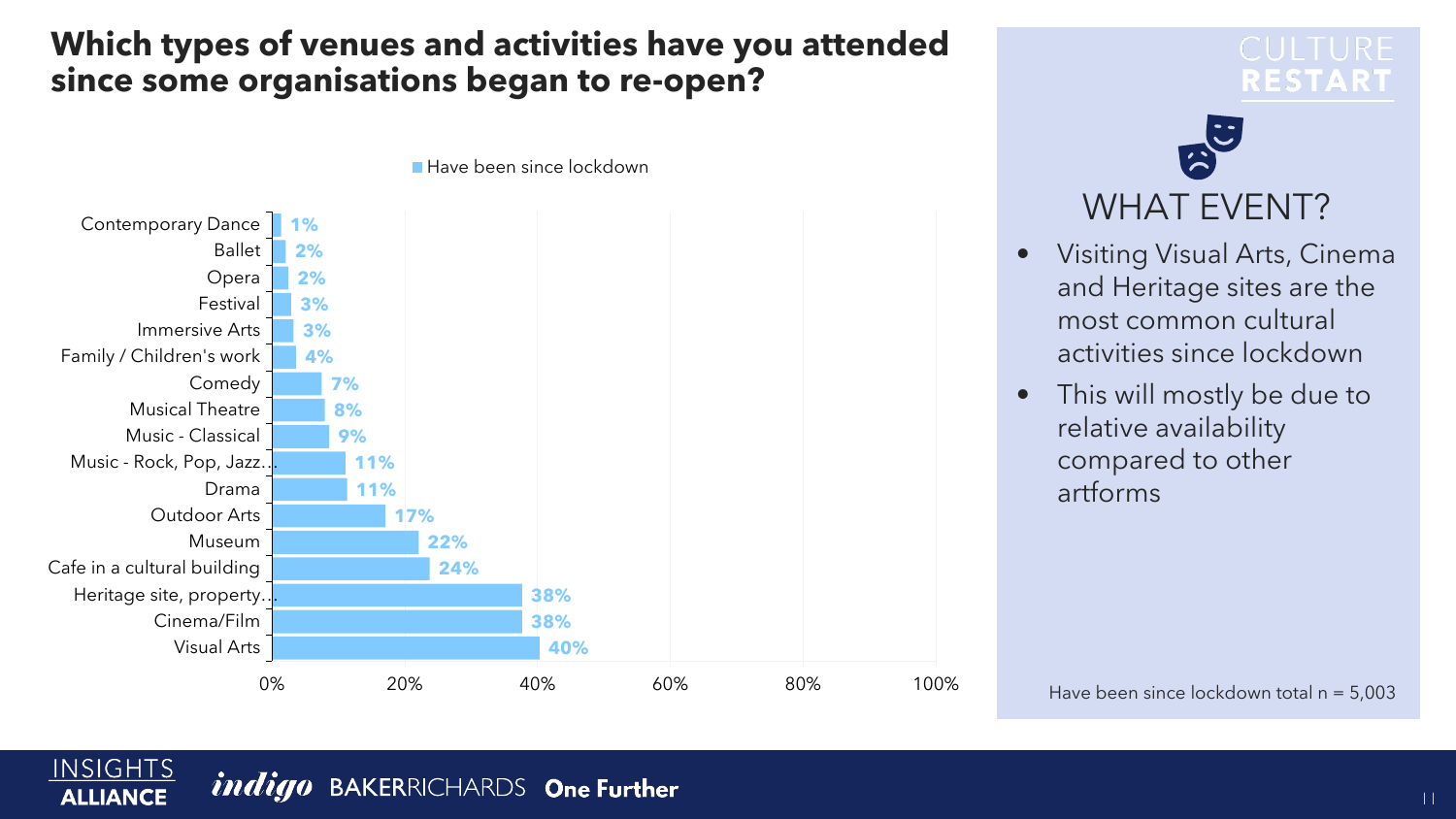## **If not, why is that?**

**INSIGHTS** 

**ALLIANCE** 



# **RESTART**



- The number of respondents concerned about crowds and travelling increased in December and January
- Along with reluctance to travel to cultural events and venues

October  $n = 3,710$ November  $n = 5,289$ December  $n = 3,700$ January  $n = 4.082$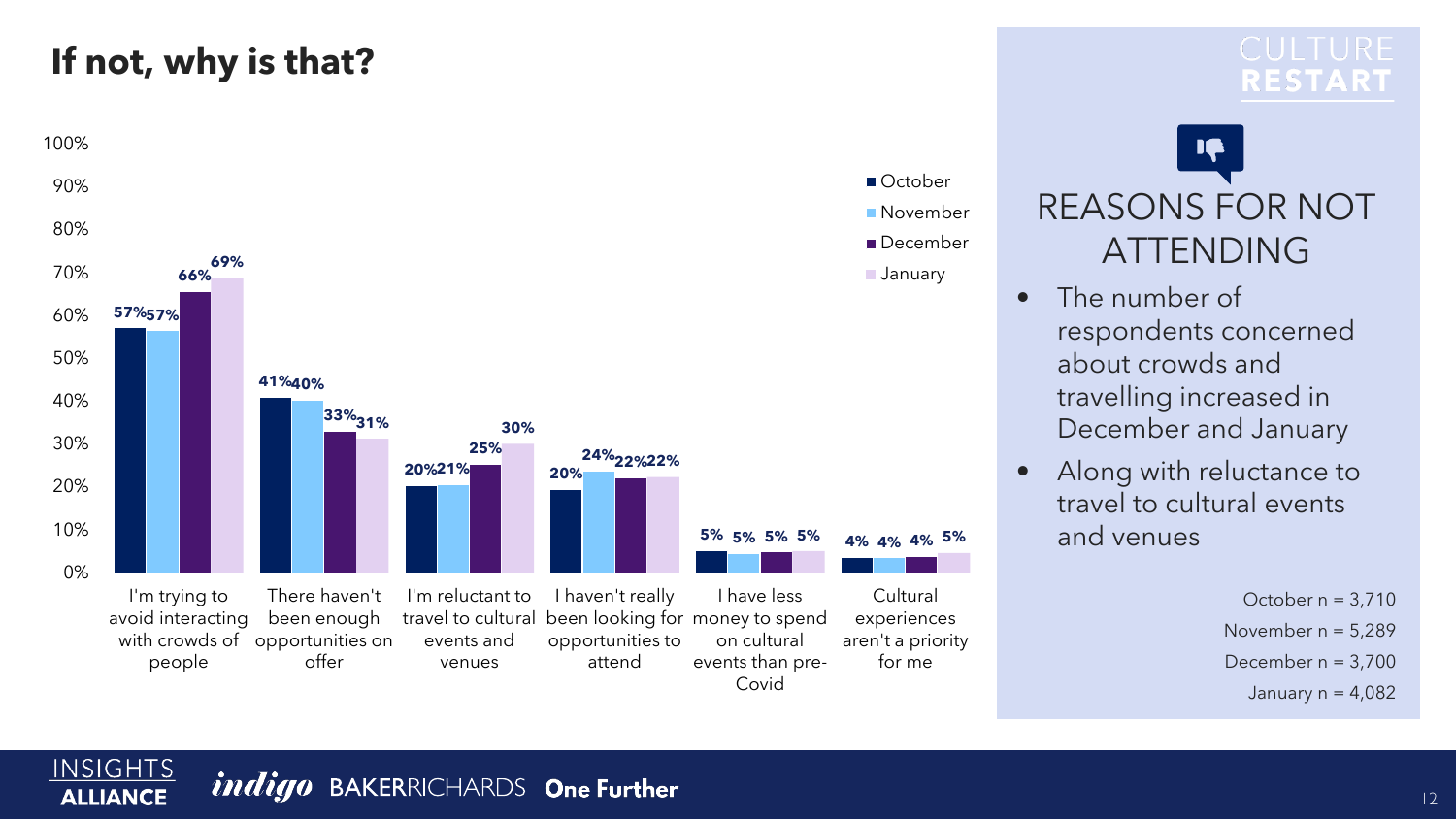### **How confident do you feel about attending cultural experiences in the future?**



**RESTART** 



- The net confidence score is currently at its lowest point, at  $+43%$
- Under 35s are more likely to feel confident than older age groups
- Confidence dropped across all age groups in **January**

October  $n = 1,172$ November  $n = 1,431$ December  $n = 1,004$ January  $n = 1,095$ 

**INSIGHTS** 

**ALLIANCE** 

*indigo* BAKERRICHARDS One Further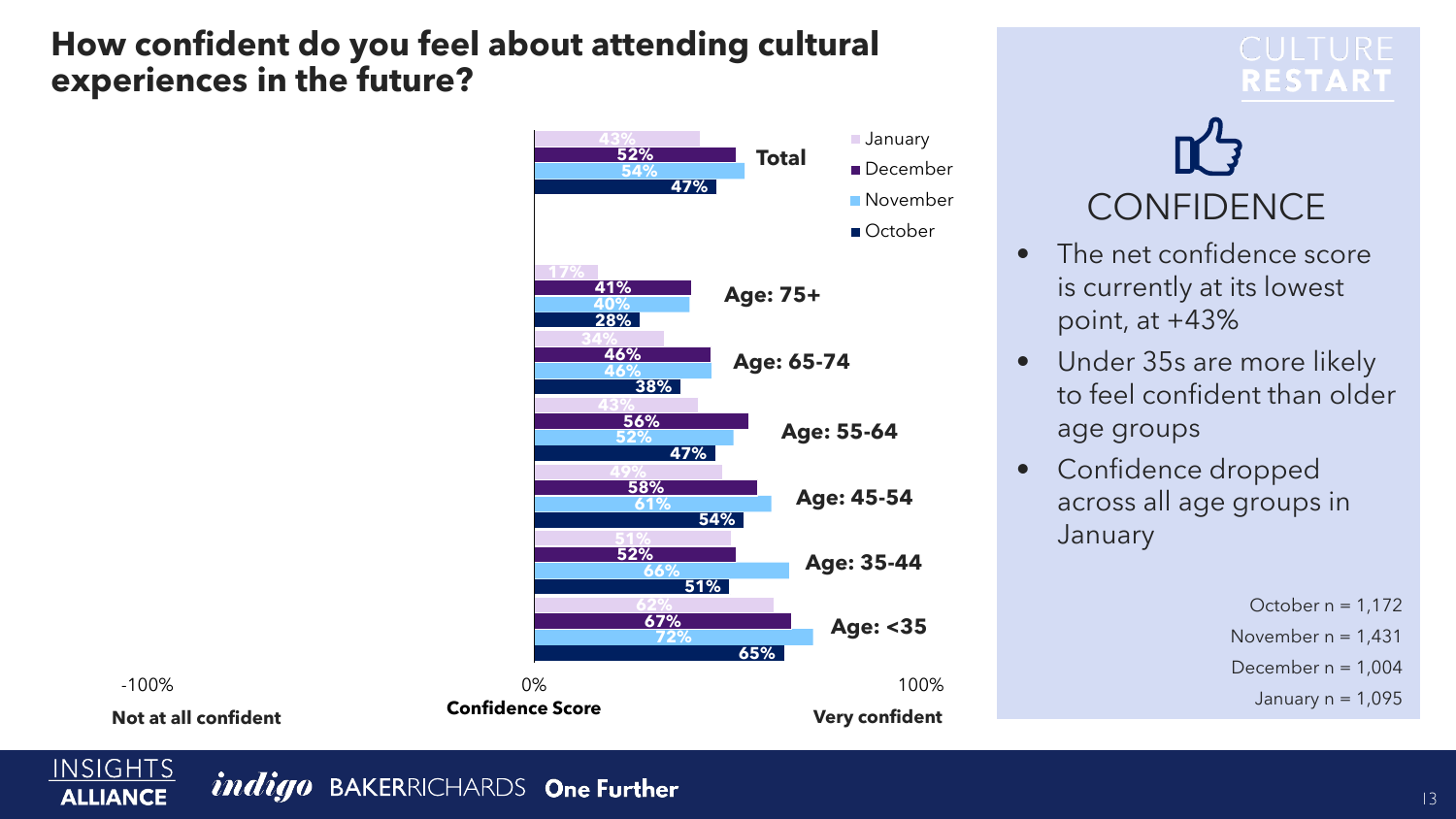**CULTURE RESTART** 

# Attendance since Covid-19



**AFTER THE INCREASED CONFIDENCE IN** NOVEMBER TO +54 CONFIDENCE IN JANUARY HAS FALLEN TO ITS LOWEST POINT AT +43



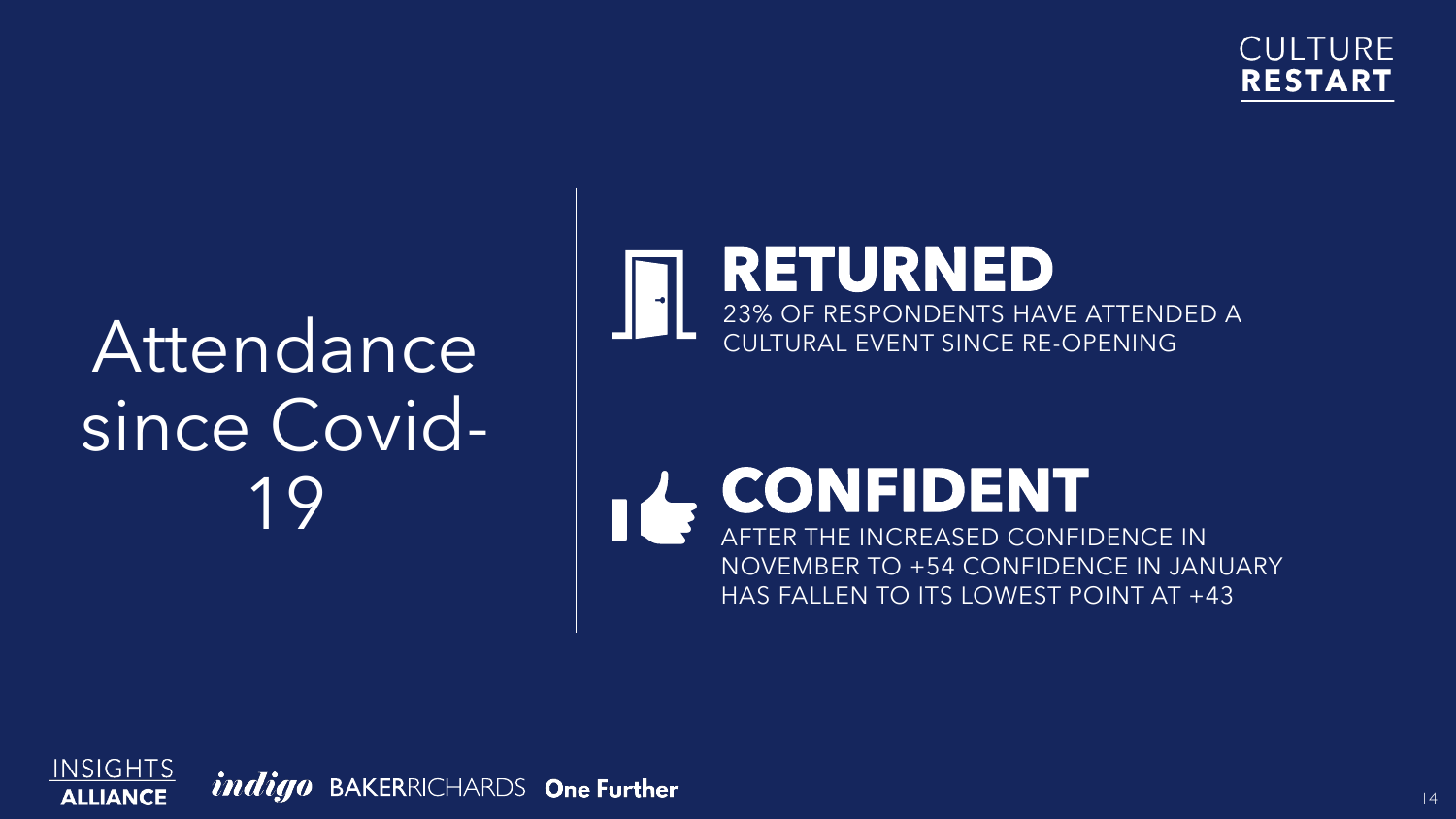

# Bookings for future events



*indigo* BAKERRICHARDS One Further

 $|5$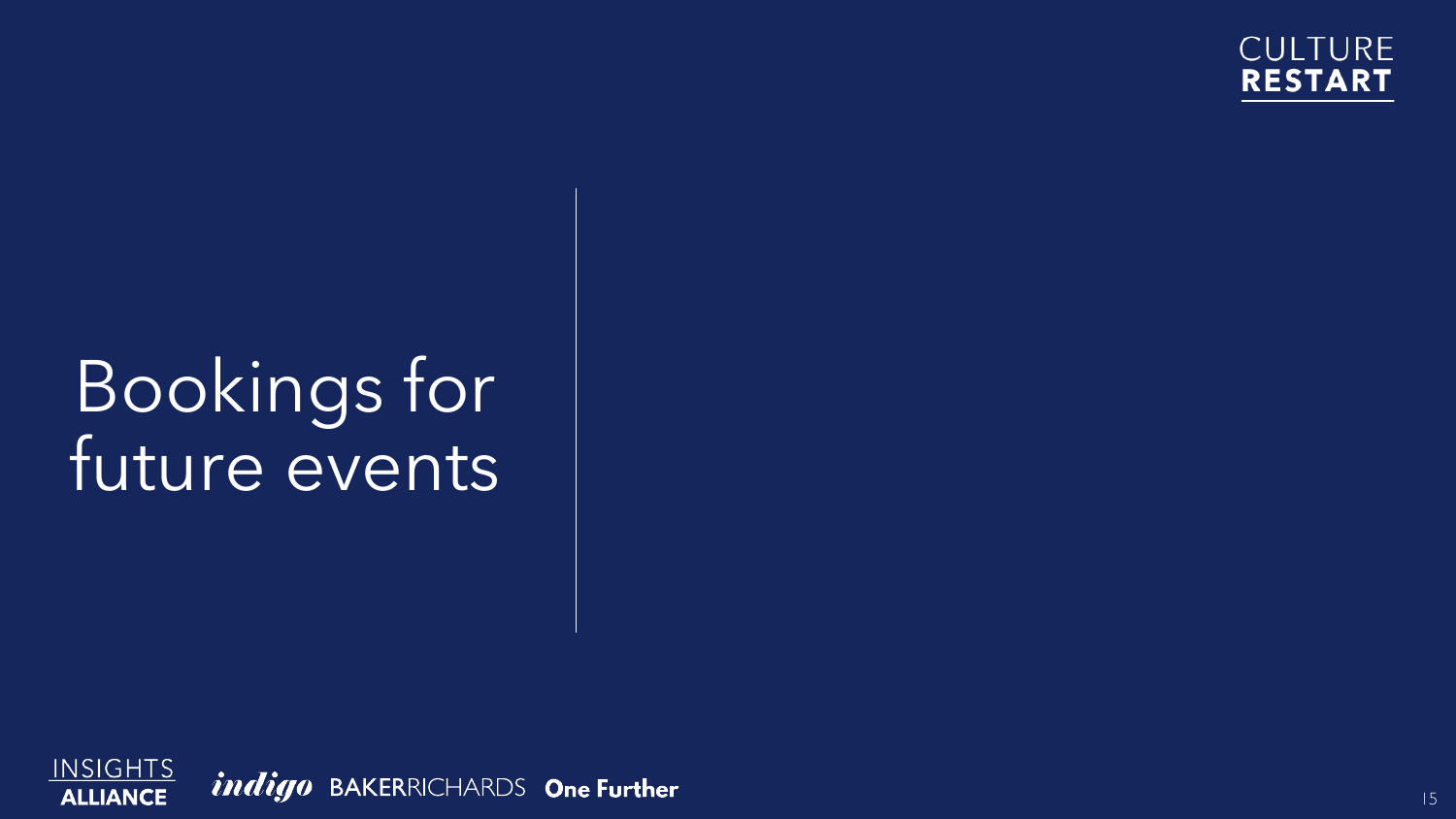### **Have you booked for any cultural events or activities SINCE venues closed in March that you haven't yet attended?**



# **RESTART**



## FUTURE EVENTS

- 34% of respondents have booked events since March they haven't yet attended
- Those who have booked are slightly more likely to have booked for multiple events than one event

 $n = 21,868$ 

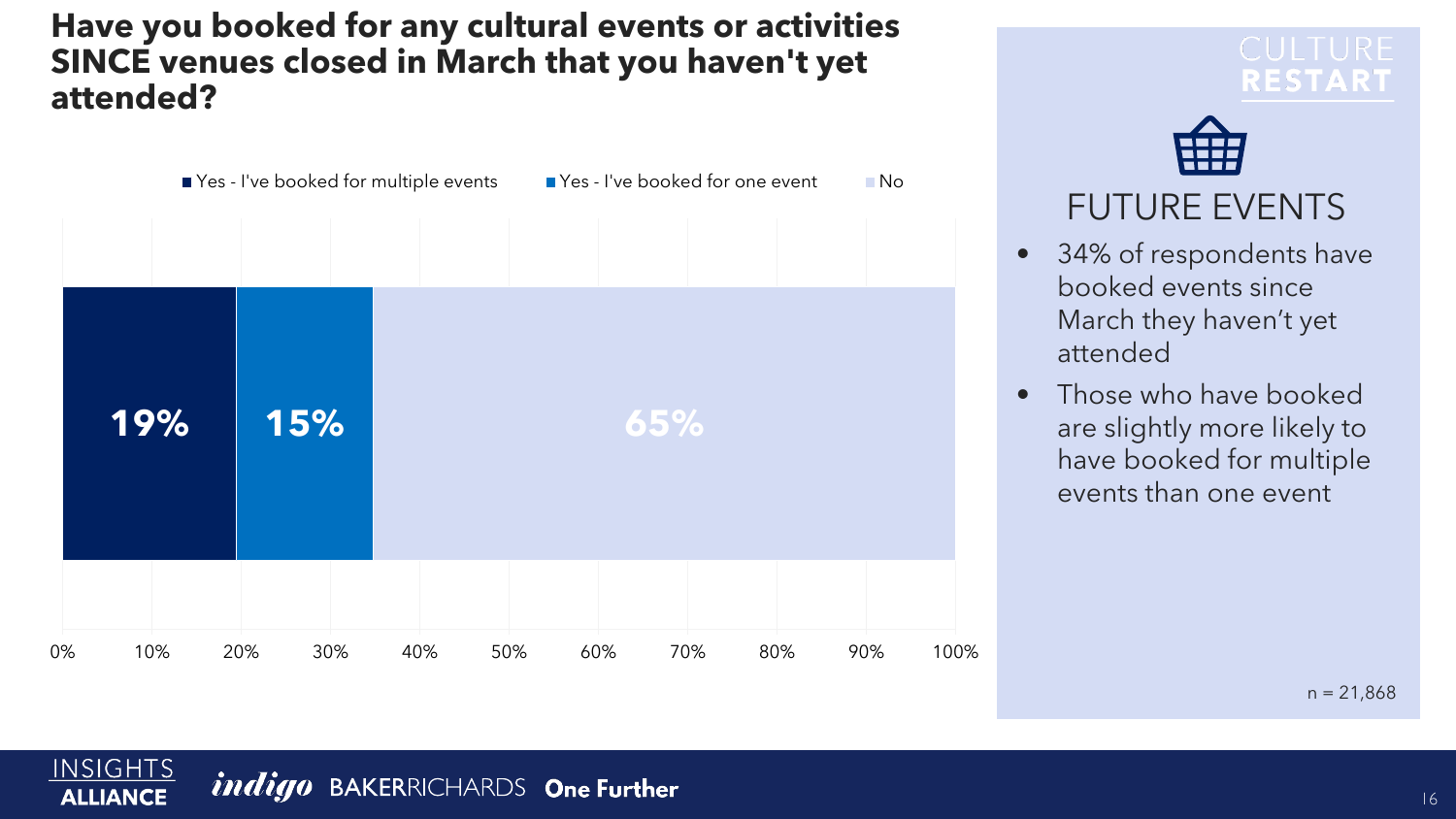### **When is the FIRST event or visit that that you have booked for scheduled to take place?**



**RESTART** 



### FUTURE EVENTS

- The number of respondents attending an event in the next month dropped to 5% in January
- The number attending within the next 6 months has remained stable
- Although the proportion attending in 3 to 6 months has been growing

October  $n = 1.561$ November  $n = 1,904$ December  $n = 1,797$ 

January  $n = 2,312$ 

#### **INSIGHTS** *indigo* BAKERRICHARDS One Further **ALLIANCE**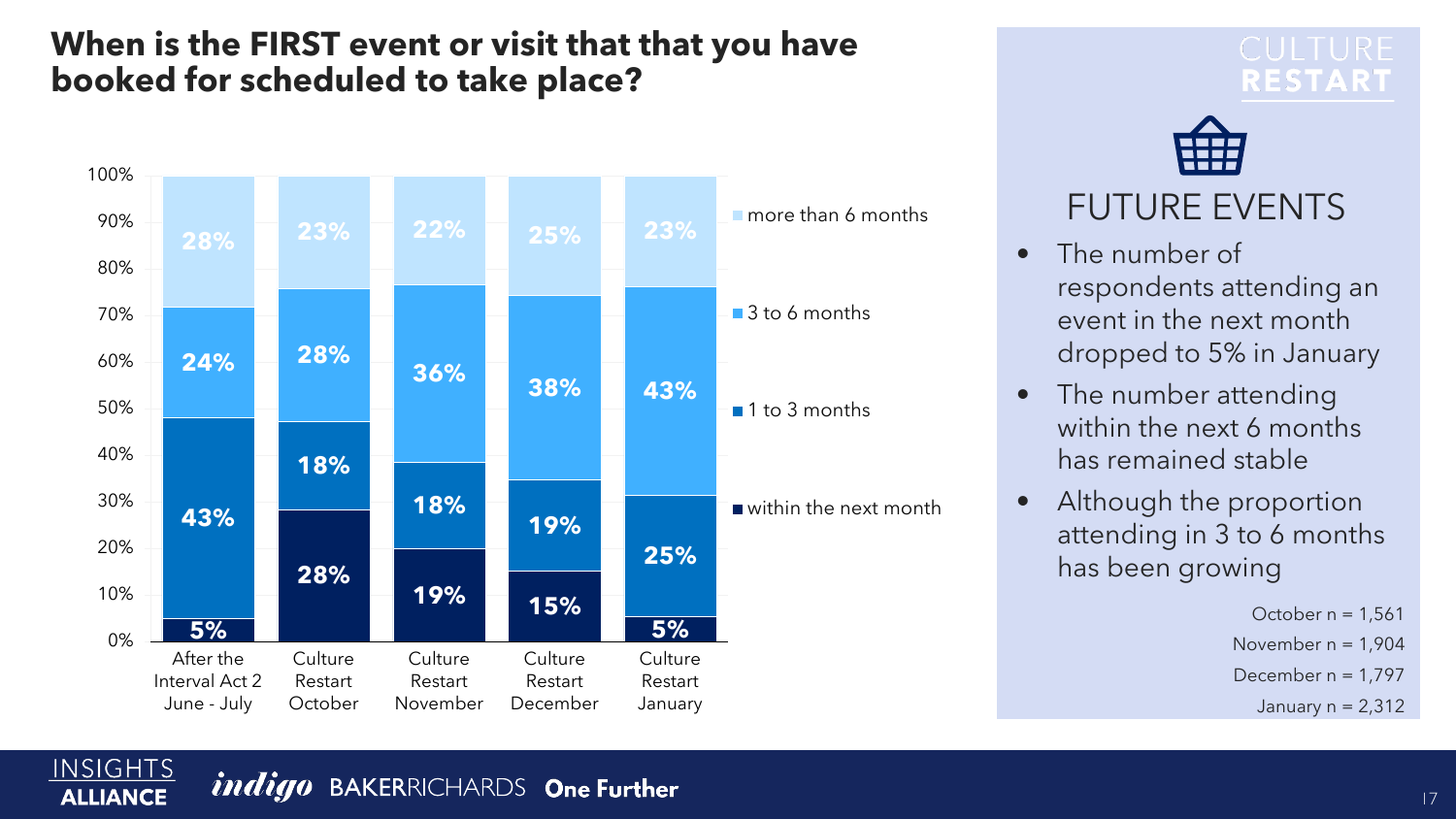### **Which of the following best describes the types of event(s) or activity(ies) you have booked for?**



# **RESTART**



### WHAT EVENT?

- Music Pop/Rock is the most popular artform currently being booked for
- This is followed by Musical Theatre and then Comedy
- All of which are artforms that have been largely unavailable since lockdown

Have been since lockdown total n = 5,003 Have booked since lockdown total  $n = 6,633$ 

**INSIGHTS** 

**ALLIANCE**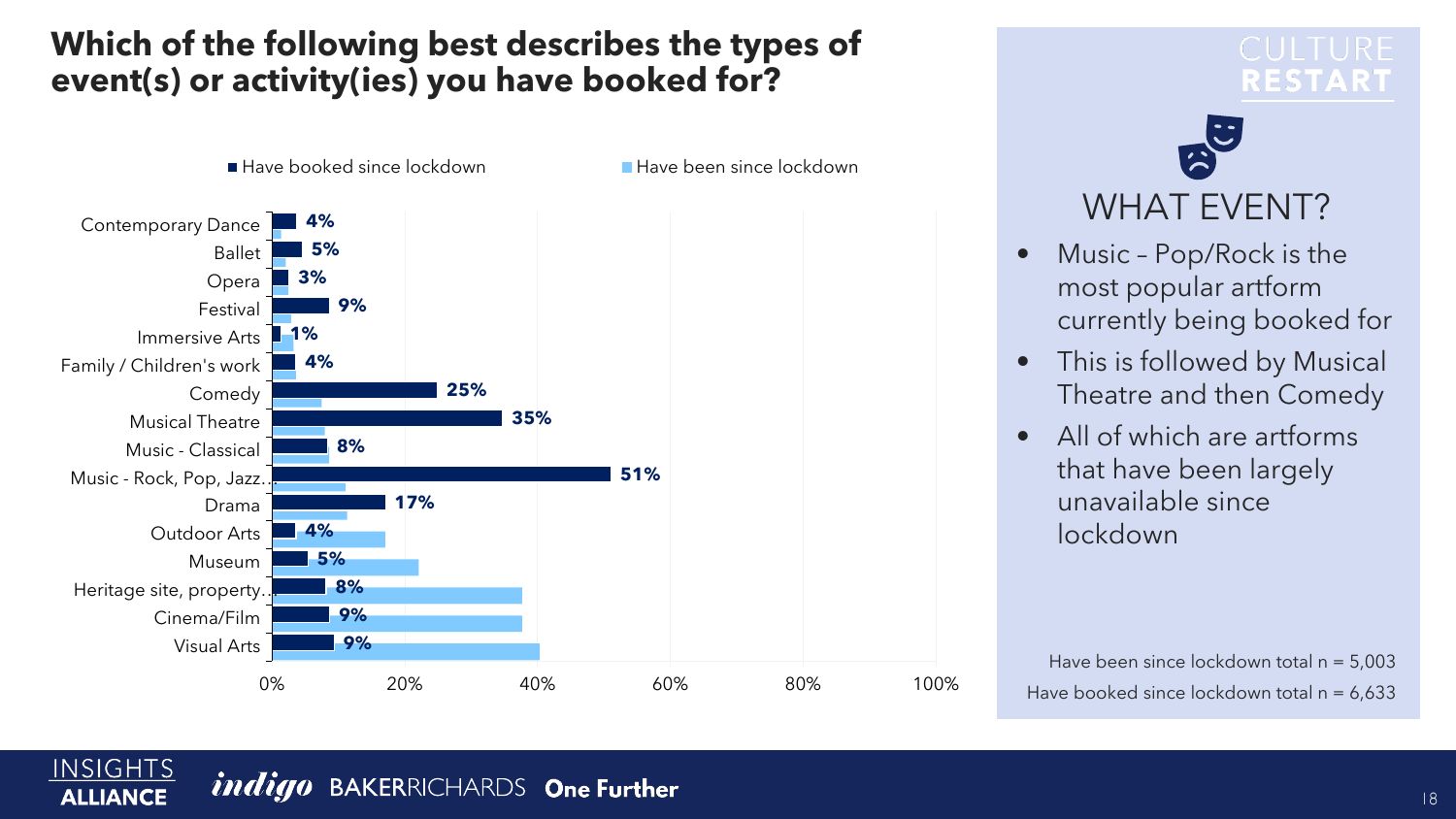### **Would any of the following make you more likely to book NOW for events in the future?**



# **RESTART**



- The ability to return tickets if unable to attend remains high at 61%
- Exchanging tickets is becoming increasingly more likely to reassure respondents

October  $n = 4,931$ November  $n = 6,869$ December  $n = 4,775$ January  $n = 5,265$ 

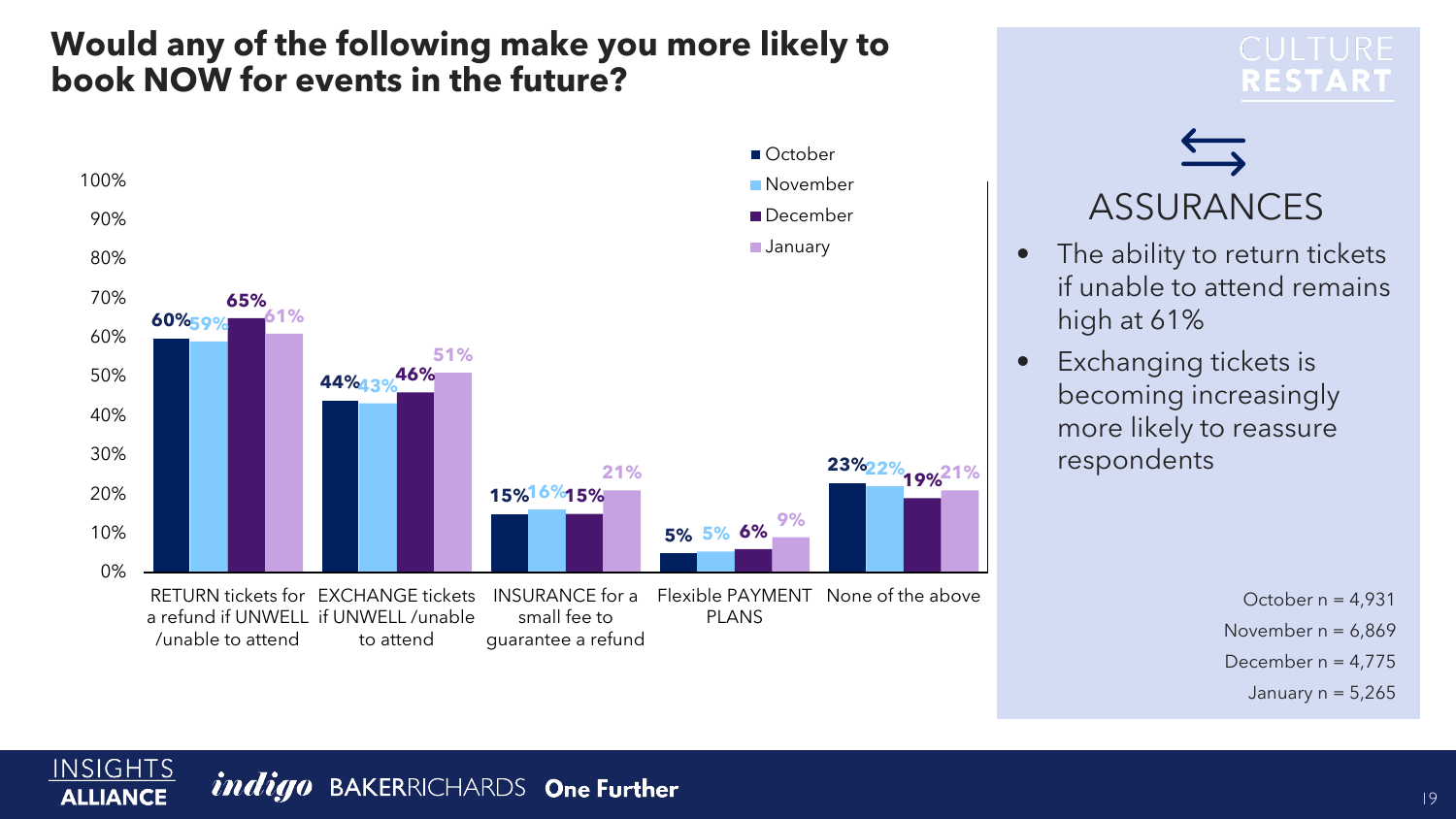**CULTURE RESTART** 

# Bookings for future events

# **BOOKING AHEAD**

34% OF RESPONDENTS HAVE BOOKED EVENTS SINCE MARCH THAT THEY HAVEN'T YET ATTENDED

# - TICKET RETURNS

THE ABILITY TO RETURN TICKETS IF UNABLE TO ATTEND REMAINS IMPORTANT AT 61% IN JANUARY AND EXCHANGES HAVE BECOME MORE IMPORTANT INCREASING TO 51% IN JANUARY FROM 46% IN DECEMBER

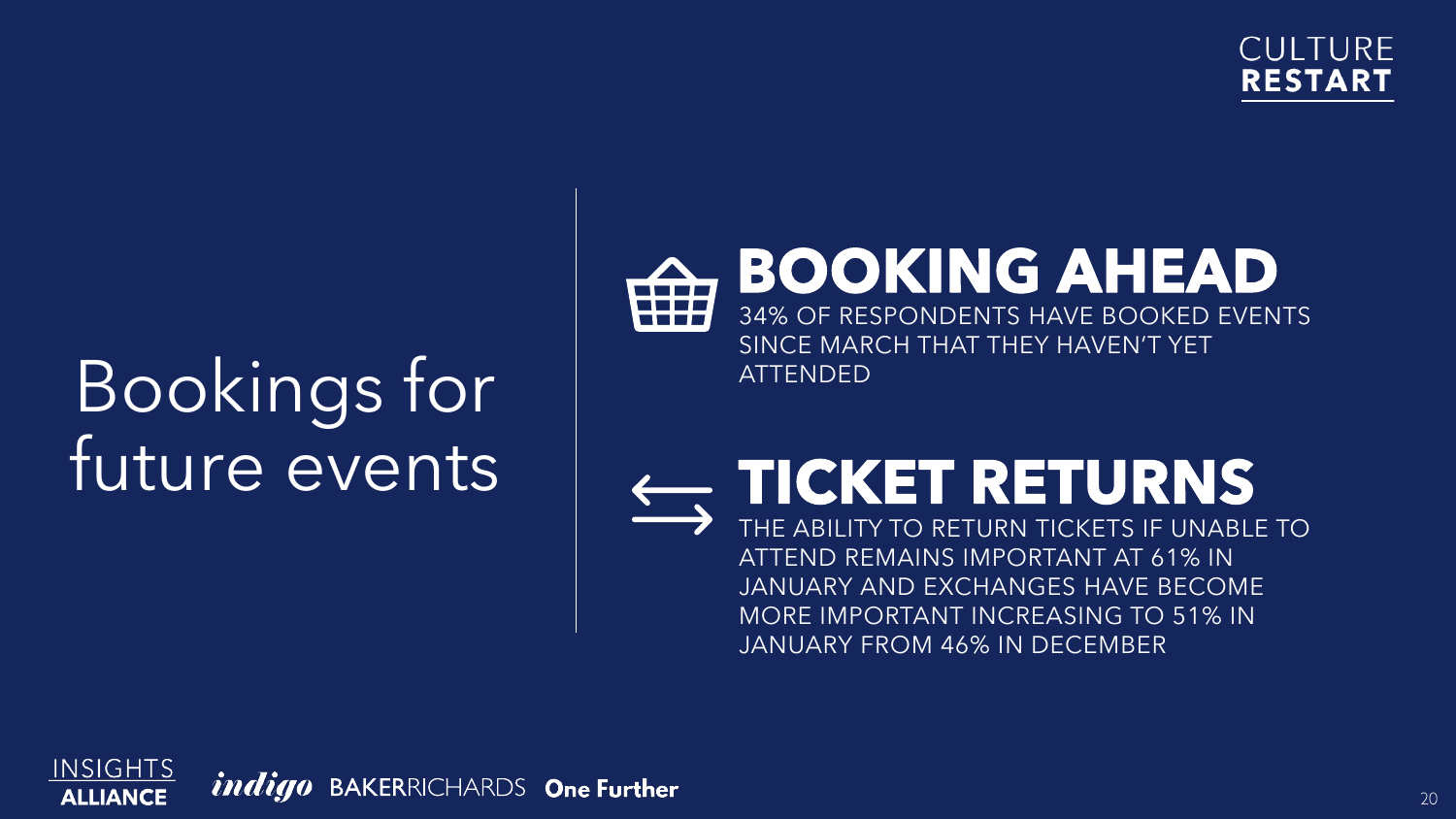**CULTURE RESTART** 

# Attitudes to attending cultural events again

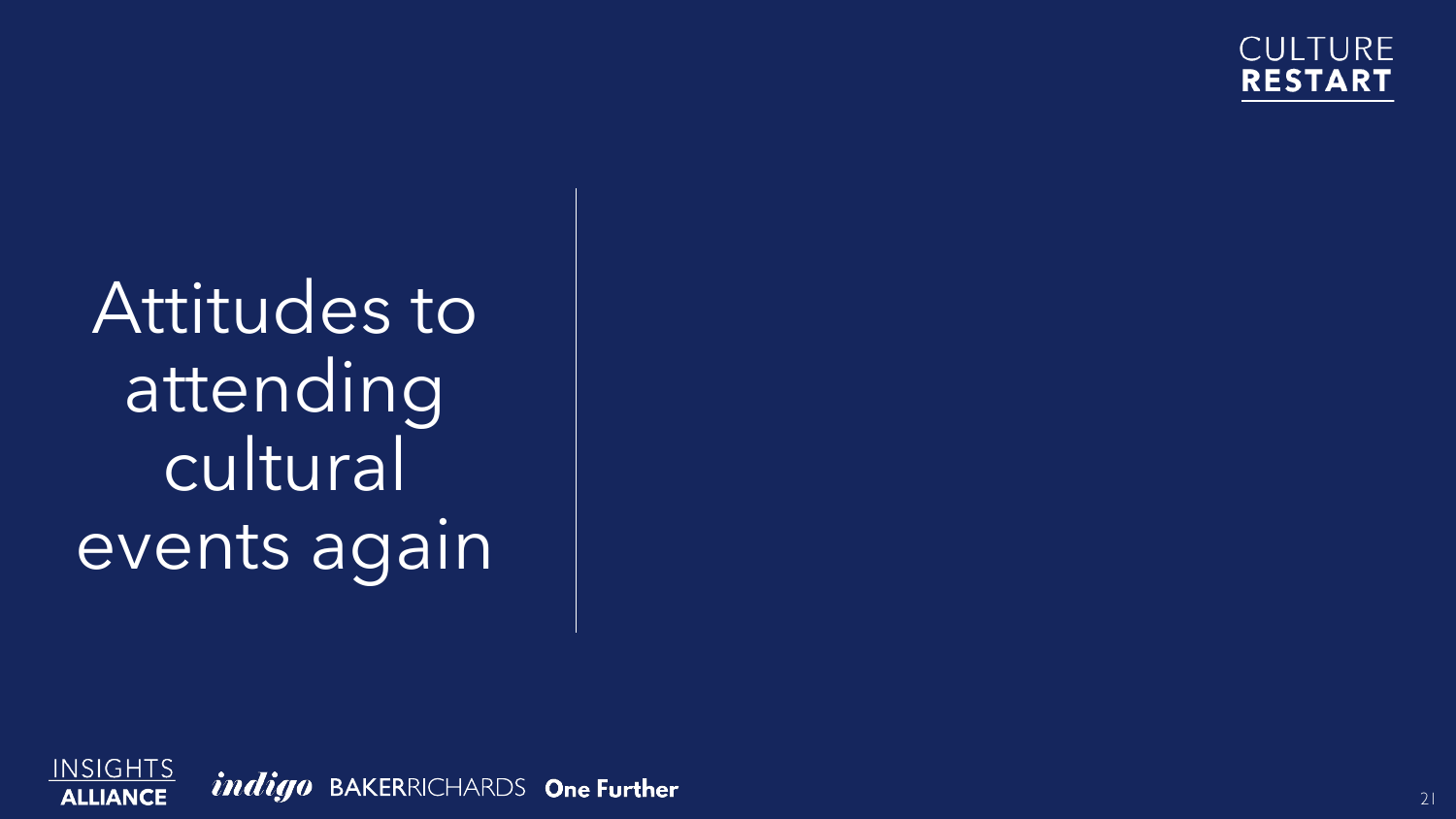### **If you had to say now when you think you'll be ready to start BOOKING for events again, which of the options below would you choose?**



# **RESTART**



## READY TO BOOK

- The proportion ready to book within the next month has fallen every month
- Those ready to book within the next 6 months fell for the first time in January

October  $n = 3,389$ November  $n = 4.950$ December  $n = 2,977$ January  $n = 2,952$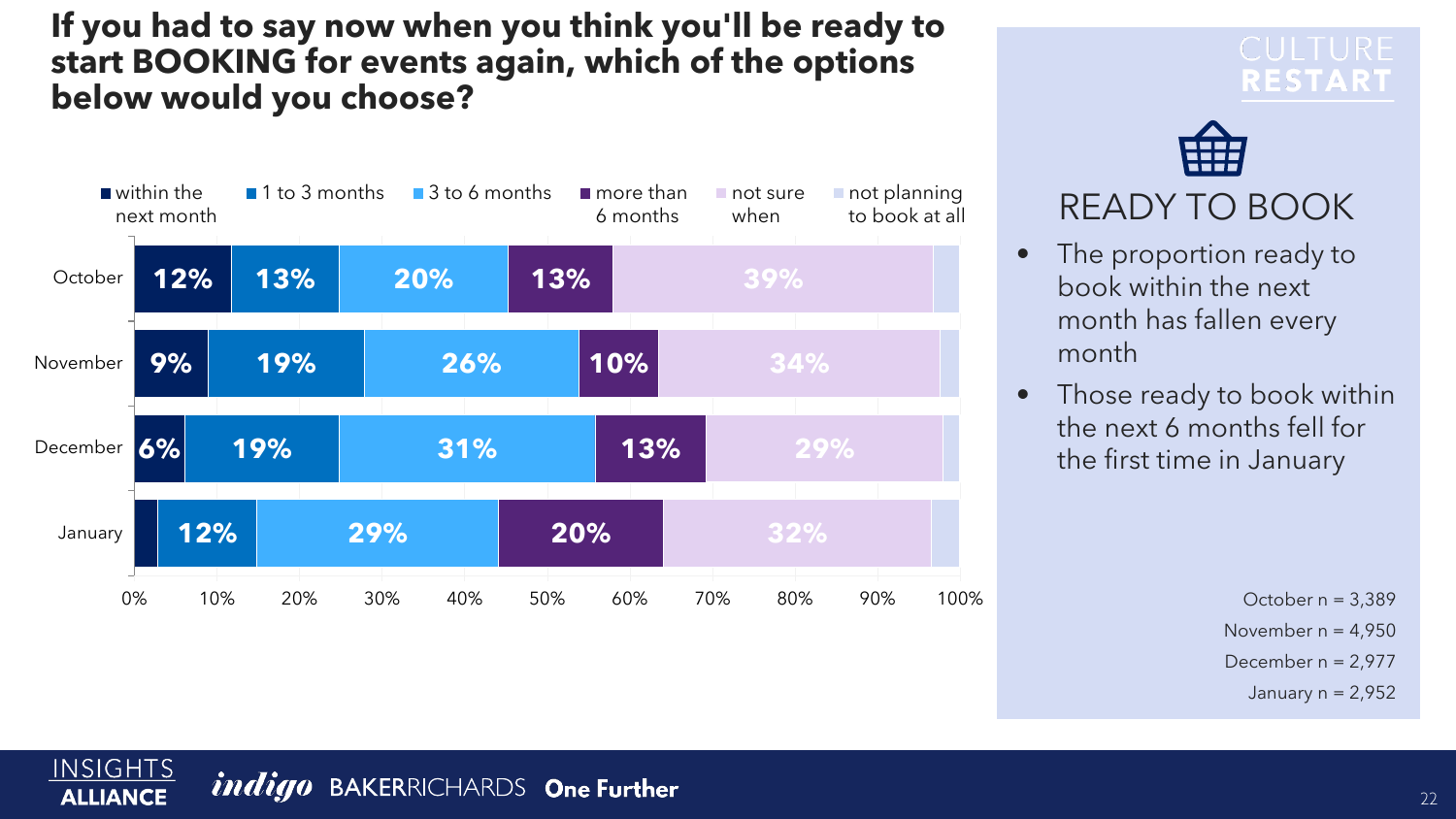**If you had to say now when you think you'll be ready to start BOOKING for events again, which of the options below would you choose?** 



# **RESTART**



### READY TO BOOK

• Those Under 55 are slightly more likely to say they'll be ready to book within the next 3 months

> Jan responses: Under 35 n = 138; 34-44 n = 227; 45-54 n = 483; 55-64 n = 823; 65-74 n = 926; 75+n = 304

**INSIGHTS** 

**ALLIANCE**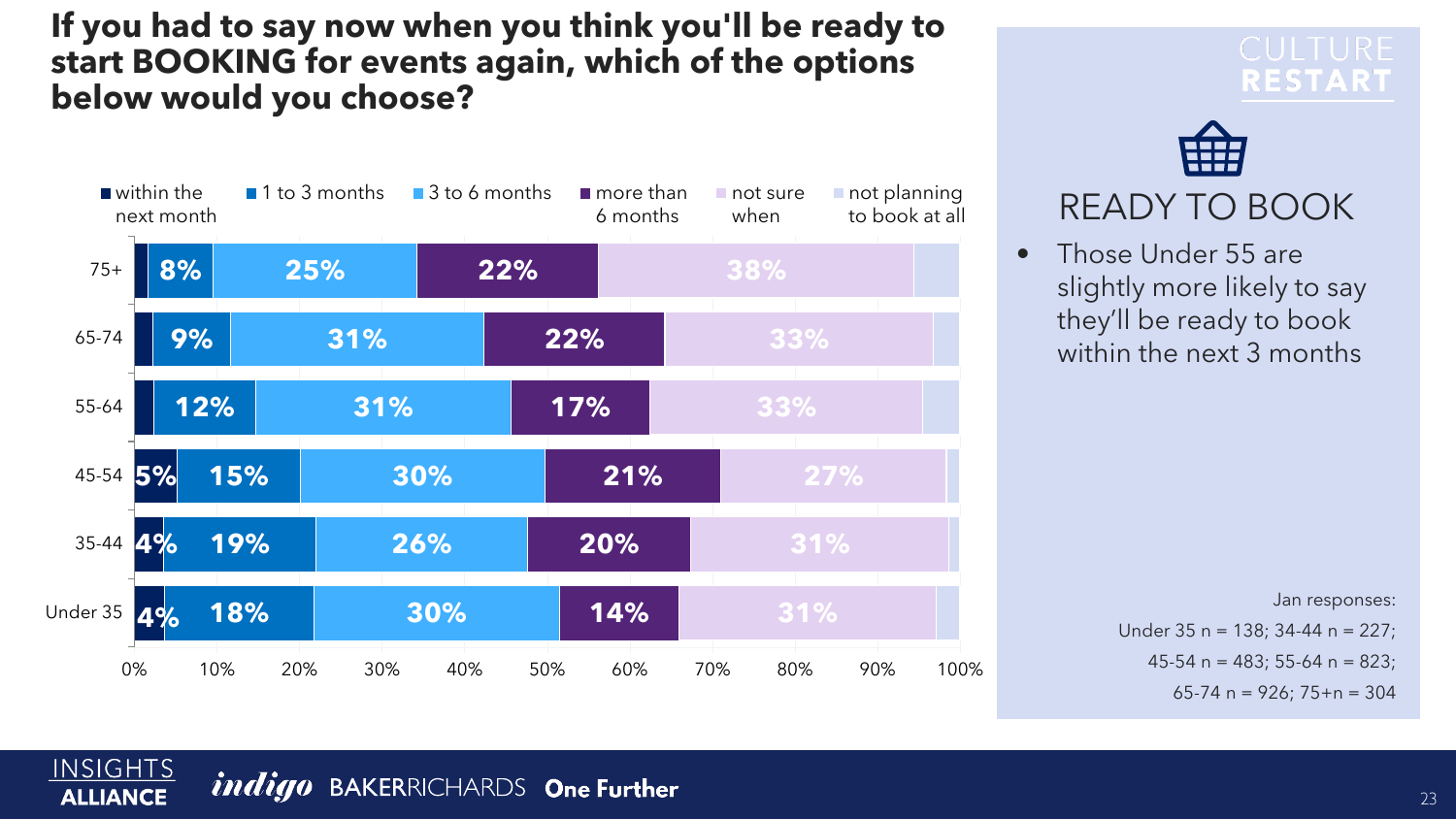### **Please tell us which of the following statements best fits how you're currently feeling about coming out to events at a venue again.**



I will feel comfortable coming to events again as soon as the venues I'd like to attend reopen

- I would consider coming to a cultural event in a venue if I felt sufficiently confident that the required social distancing and hygiene measures had been put in place
- **I** would prefer to wait until venues have been open for a few months
- I would prefer to wait until I can attend a cultural event in the 'usual way' again - however long that might take
- I cannot currently envisage attending a cultural event at a venue until a vaccine, treatment or rapid test for Covid-19 is readily available

# **RESTART**



The proportion who are waiting for a vaccine or treatment before attending has increased from 14% in July to 35% in January

> October  $n = 3,358$ November  $n = 4.904$ December  $n = 2,949$ January  $n = 2,927$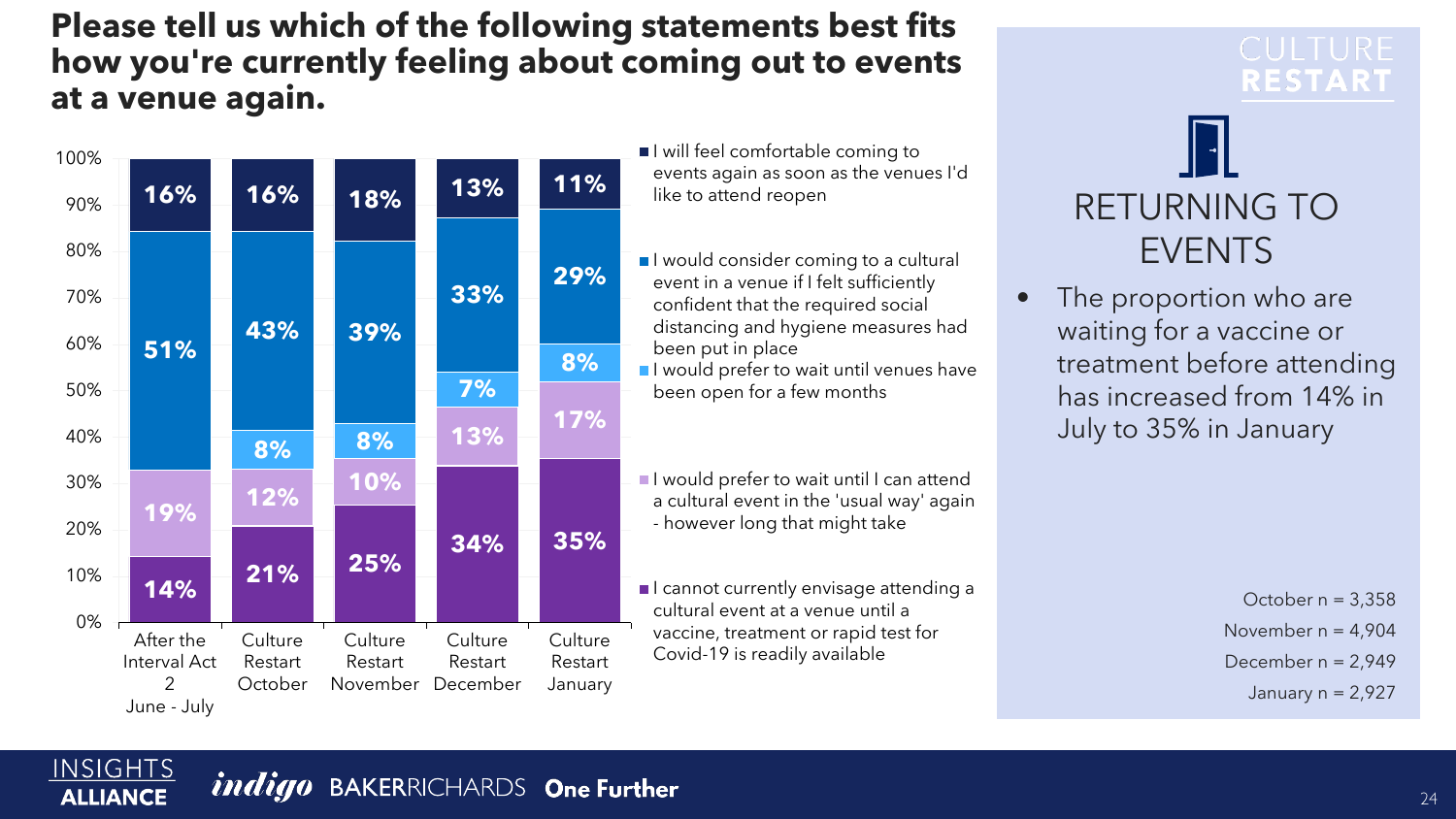### **Please tell us which of the following statements best fits how you're currently feeling about coming out to events at a venue again.**



I will feel comfortable coming to events again as soon as the venues I'd like to attend reopen

I would consider coming to a cultural event in a venue if I felt sufficiently confident that the required social distancing and hygiene measures had been put in place

**I** would prefer to wait until venues have been open for a few months

I would prefer to wait until I can attend a cultural event in the 'usual way' again - however long that might take

I cannot currently envisage attending a cultural event at a venue until a vaccine, treatment or rapid test for Covid-19 is readily available

# **RESTART**



- The proportion waiting for a vaccine increases with age.
- However, 31% of the oldest group (who are most likely to have been vaccinated) now want to wait until they can attend in the 'usual way'

Jan responses:

```
Under 35 n = 137; 34-44 n = 227; 
45-54 n = 476; 55-64 n = 812;
```
65-74 n = 925; 75+n = 301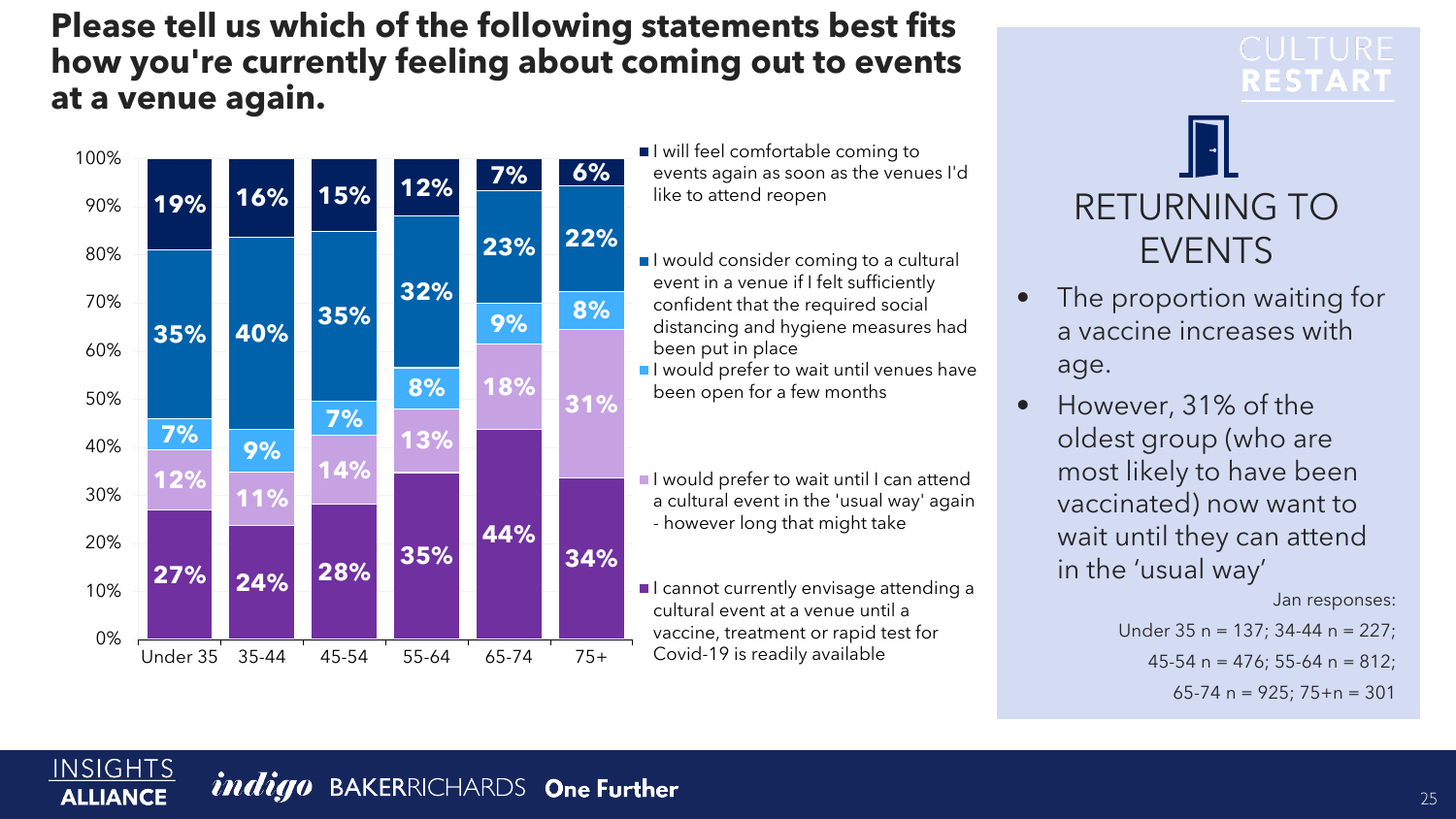### **How confident do you feel that cultural venues and organisations have the appropriate measures in place?**

# **RESTART**



### SAFETY MEASURES

- Audiences are most confident that venues will keep them informed about what to expect, but has dropped from 64% in October to 58% in January
- They are less confident that venues will keep them safe and enforce social distancing and other safety  $measures$   $October n = 4,946$ 
	- November  $n = 6.887$ December  $n = 4,596$ 
		- January  $n = 5,045$



**49%**

**47%**

**Confidence Score**

**45%**

**47%**

**47%**

**40%**

**49%**

For keeping audiences safe

expect

For enforcing whatever social distancing and other safety restrictions have been put in place

-100% 0% 100% **Not at all Very**

### *indigo* BAKERRICHARDS One Further

**INSIGHTS** 

**ALLIANCE**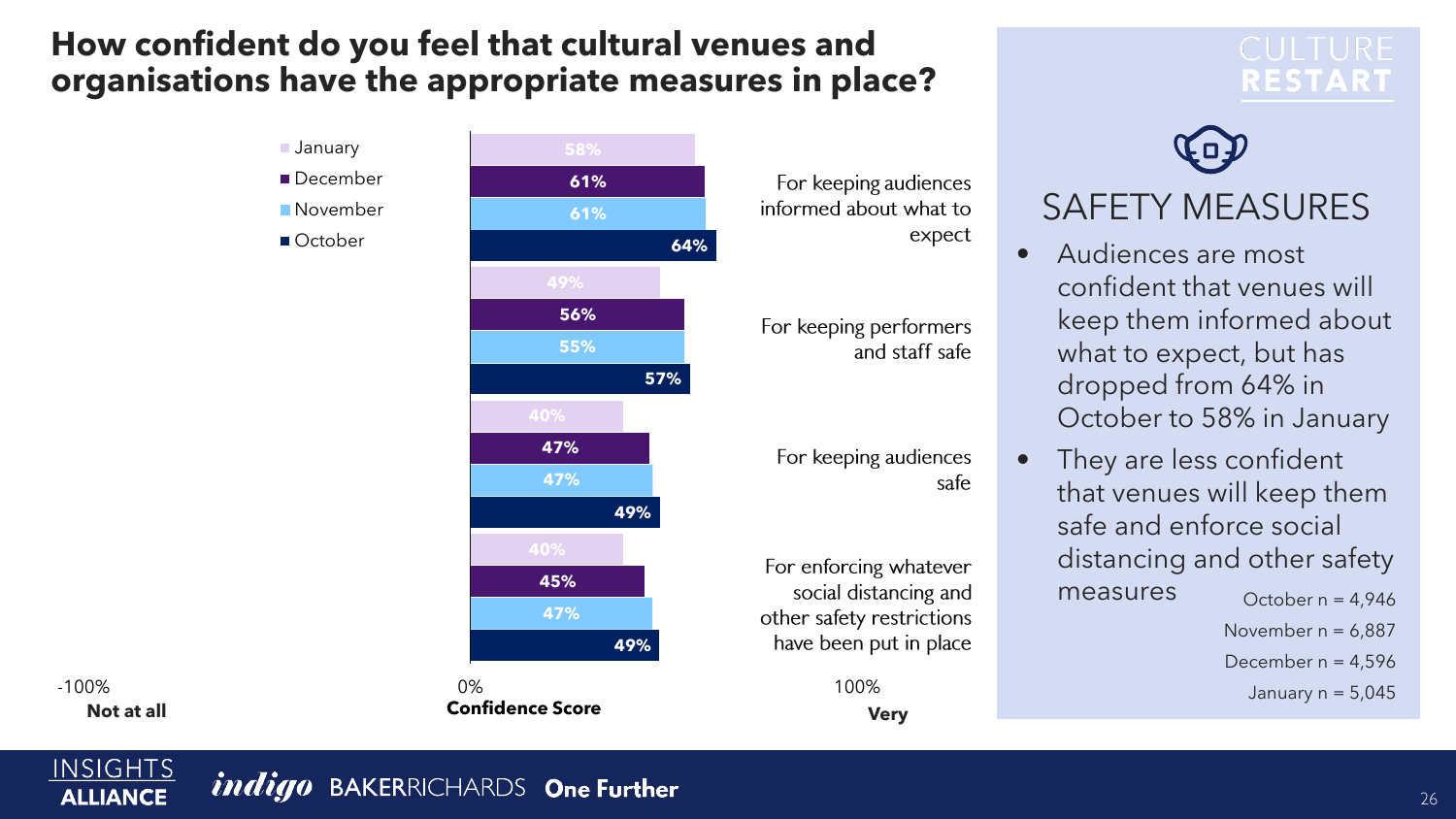### **How would you feel about the following measures being considered or implemented by some cultural organisations?**

 $\blacksquare$  This would be essential for me  $\blacksquare$  I'm OK with this  $\blacksquare$  I feel uncomfortable about this **h** face coverings, seating<br>erated 'as normal', su<br>Covid testing on arri rce<br>Ite<br>ivi ng<br>bje<br><sup>ral</sup> **Oct & Nov 27% 71%** operated 'as normal', subject **26% Dec & Jan 71% 21% 7% Oct & Nov 72%** Covid testing on arrival **Dec & Jan 9% 72% 20% Temperat** Temperature **24% Oct & Nov 72% 4% 27% 4% Dec & Jan 69% Insisting all wear face coverings throughou t the**  di<br>s tl **Oct & Nov 33% 51% 16% 41% 46% Dec & Jan 13% l** at least **Oct & Nov 45% 50% 5%** Im apart **50% 45% 5% Dec & Jan b** manage **36% 61% 3% Dec & Jan** the venue or site 0% 10% 20% 30% 40% 50% 60% 70% 80% 90% 100%

*indigo* BAKERRICHARDS One Further

**INSIGHTS** 

**ALLIANCE** 

# **RESTART**



- A consistent majority of respondents would feel uncomfortable about no face coverings and no social distancing subject to Covid testing on arrival
- Face coverings and distanced seating have become more important

Oct & Nov  $n = 11,791$ Dec & Jan n = 10,006

 $27$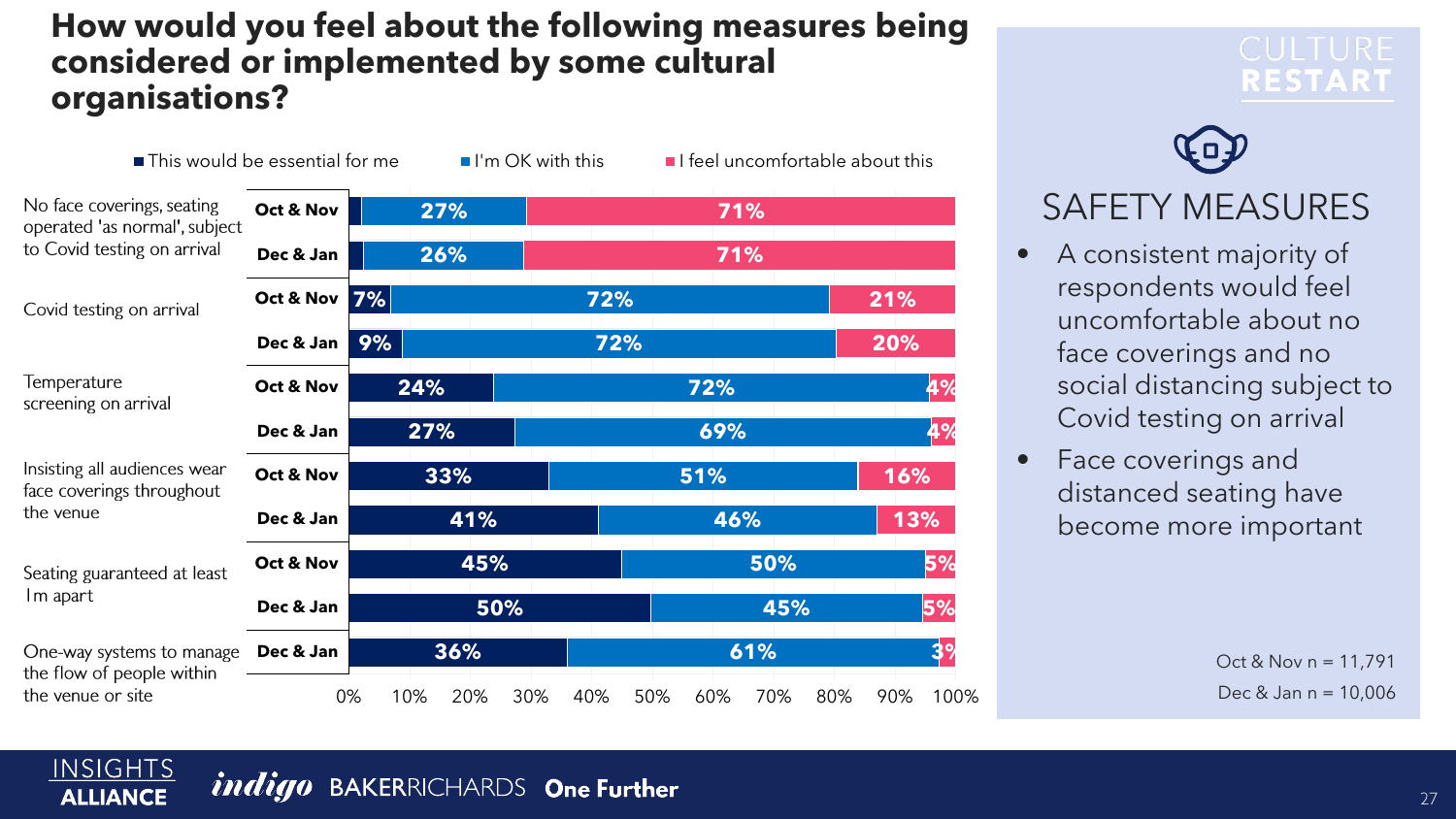**CULTURE RESTART** 

# Attitudes to attending cultural events again



STILL NOT READY

THOSE READY TO BOOK WITHIN THE NEXT 6 MONTHS FELL FOR THE FIRST TIME IN JANUARY AT SAME TIME AS INCREASE IN THOSE WAITING FOR A VACCINE TO 35%

**SAFETY FIRST** Col 71% WOULD STILL FEEL UNCOMFORTABLE ABOUT NO FACE COVERINGS AND NO SOCIAL DISTANCING

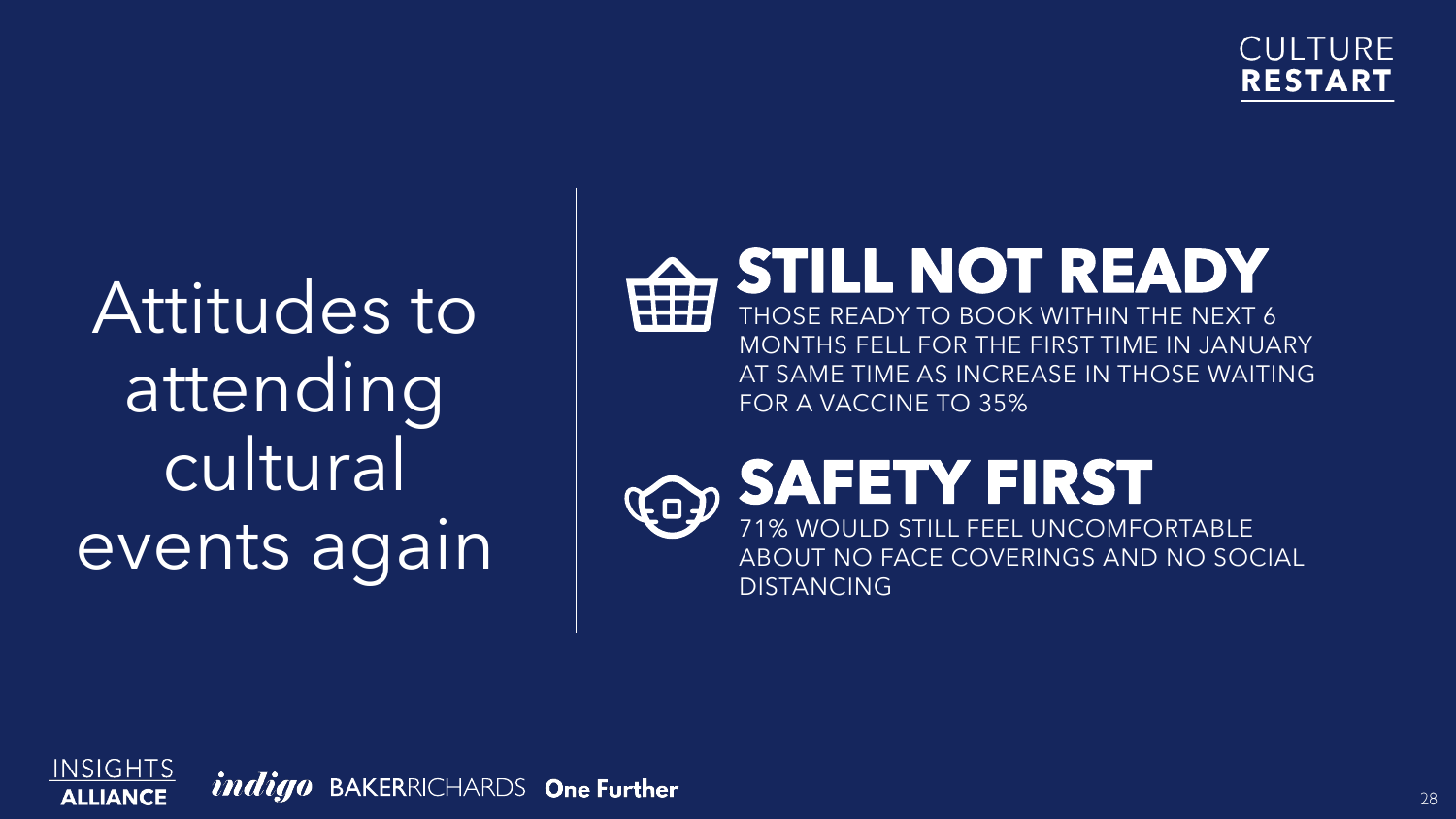

# Digital<sup>®</sup> engagement with culture



*indigo* BAKERRICHARDS One Further

29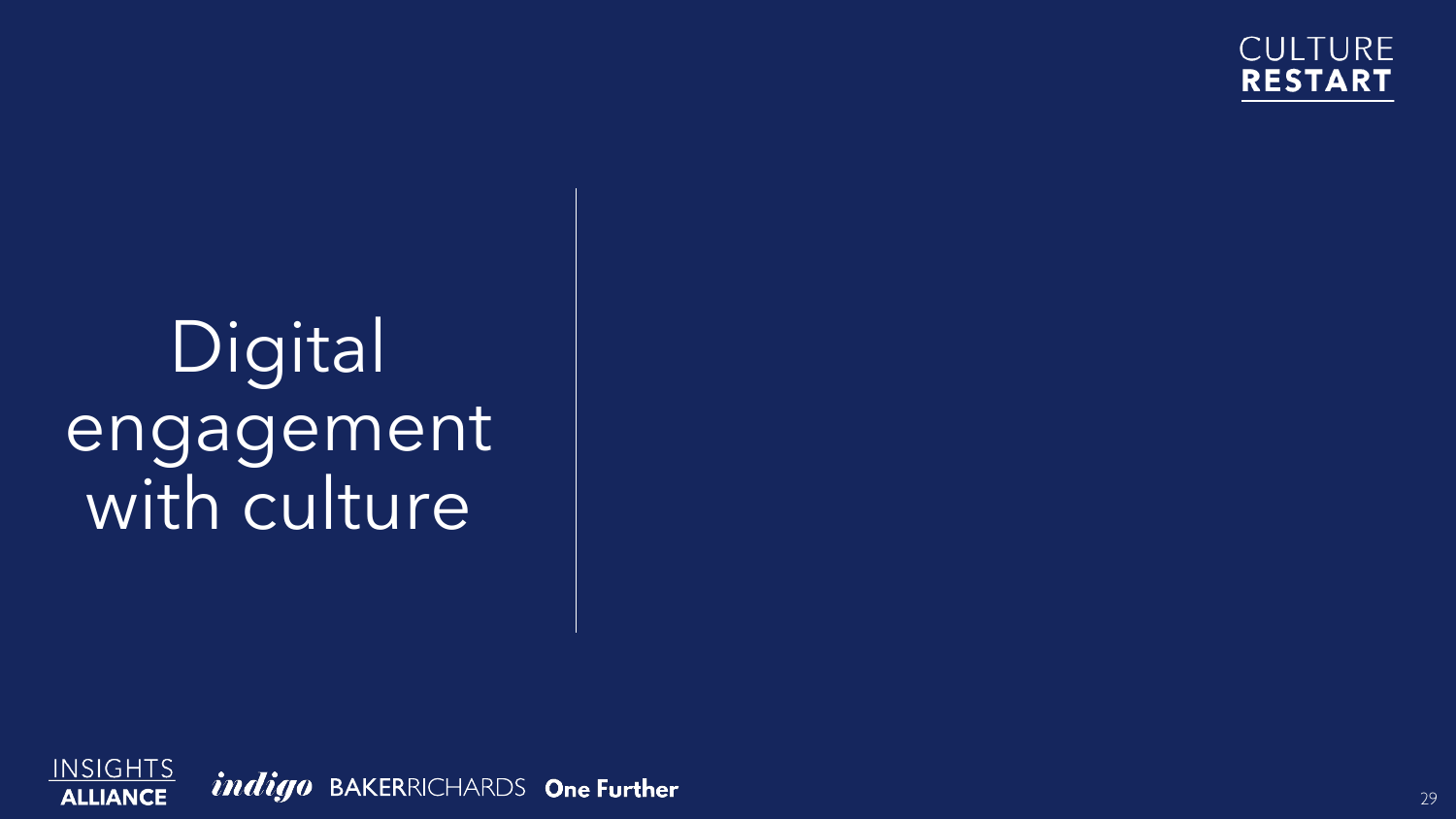### **Have you engaged with any culture ONLINE, either before or since cultural venues closed?**



# **RESTART**



- 55% of respondents have engaged with culture online since venues closed in March 2020
- Most of which had only started engaging online since lockdown

 $n = 21,868$ 

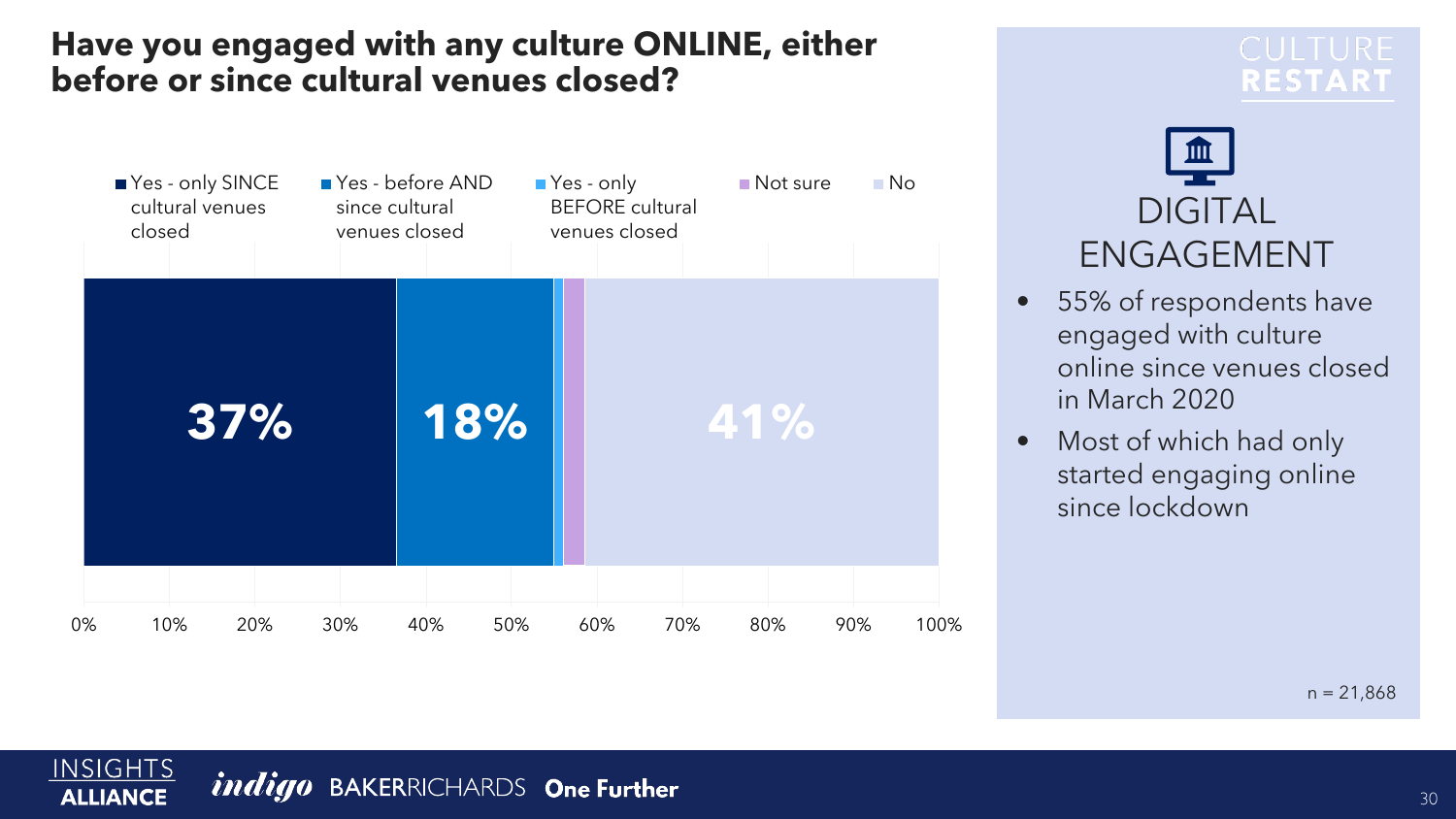### **How MANY times have you engaged with culture ONLINE since cultural venues closed?**

# **RESTART**



**Lund** 丽

FREQUENCY OF DIGITAL ENGAGEMENT

- Of those who have engaged since venues closed, 50% have done so four or more times
- Only a minority 11% have only engaged once online

 $n = 12,270$ 

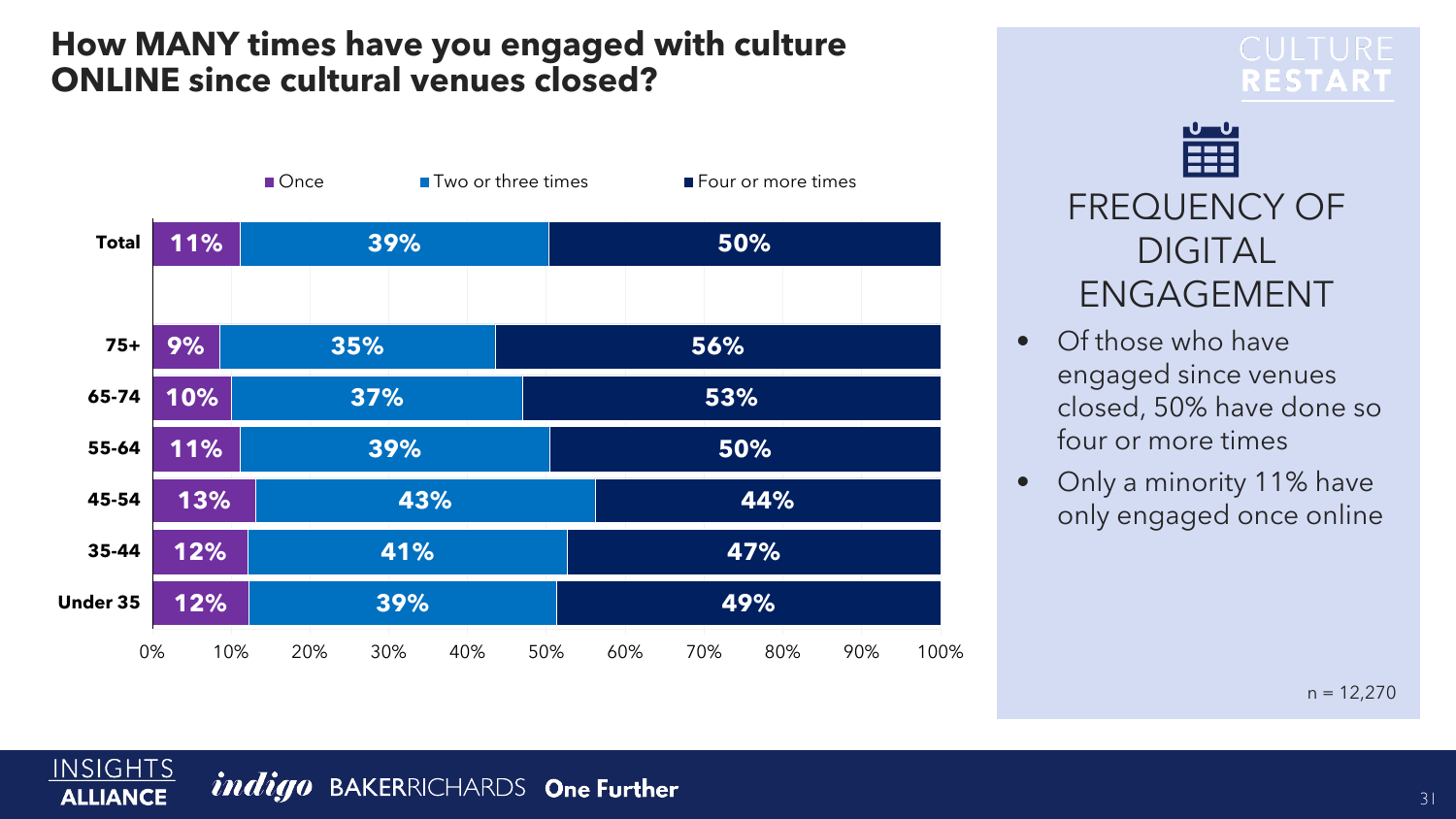### **How interested are you in engaging with culture ONLINE in the future?**



**RESTART** 



• Those very interested or interested in engaging with culture online increased in January

> October  $n = 4,946$ November  $n = 6,887$ December  $n = 4,775$ January  $n = 5,265$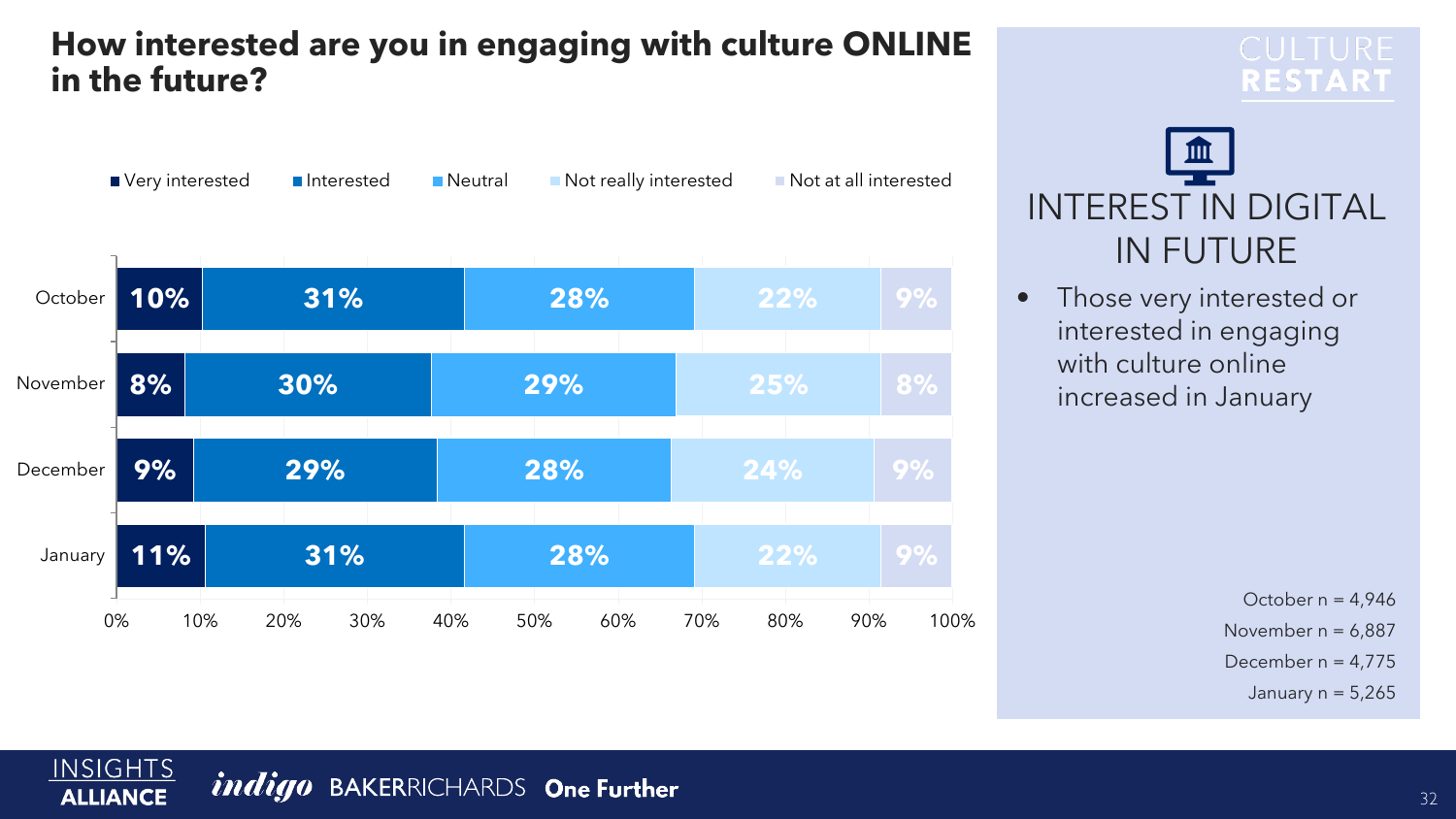### **How interested are you in engaging with culture ONLINE in the future?**

■ Very interested ■ Interested ■ Neutral ■ Not really interested ■ Not at all interested

#### **14% 11% 10% 9% 10% 11% 38% 35% 29% 28% 30% 31% 24% 26% 30% 28% 28% 25% 22% 25% 24% 23% 7% 9% 9% 9% 10%** 0% 10% 20% 30% 40% 50% 60% 70% 80% 90% 100% Under 35 35-44 45-54 55-64 65-74 75+

# **RESTART**



• Under 45s are slightly more interested in engaging with culture online in future

> December and January Responses: Under 35 n = 446; 34-44 n = 879; 45-54 n =  $1,761$ ; 55-64 n =  $3,037$ ; 65-74 n = 2,917; 75+n = 802

#### *indigo* BAKERRICHARDS One Further

**INSIGHTS** 

**ALLIANCE**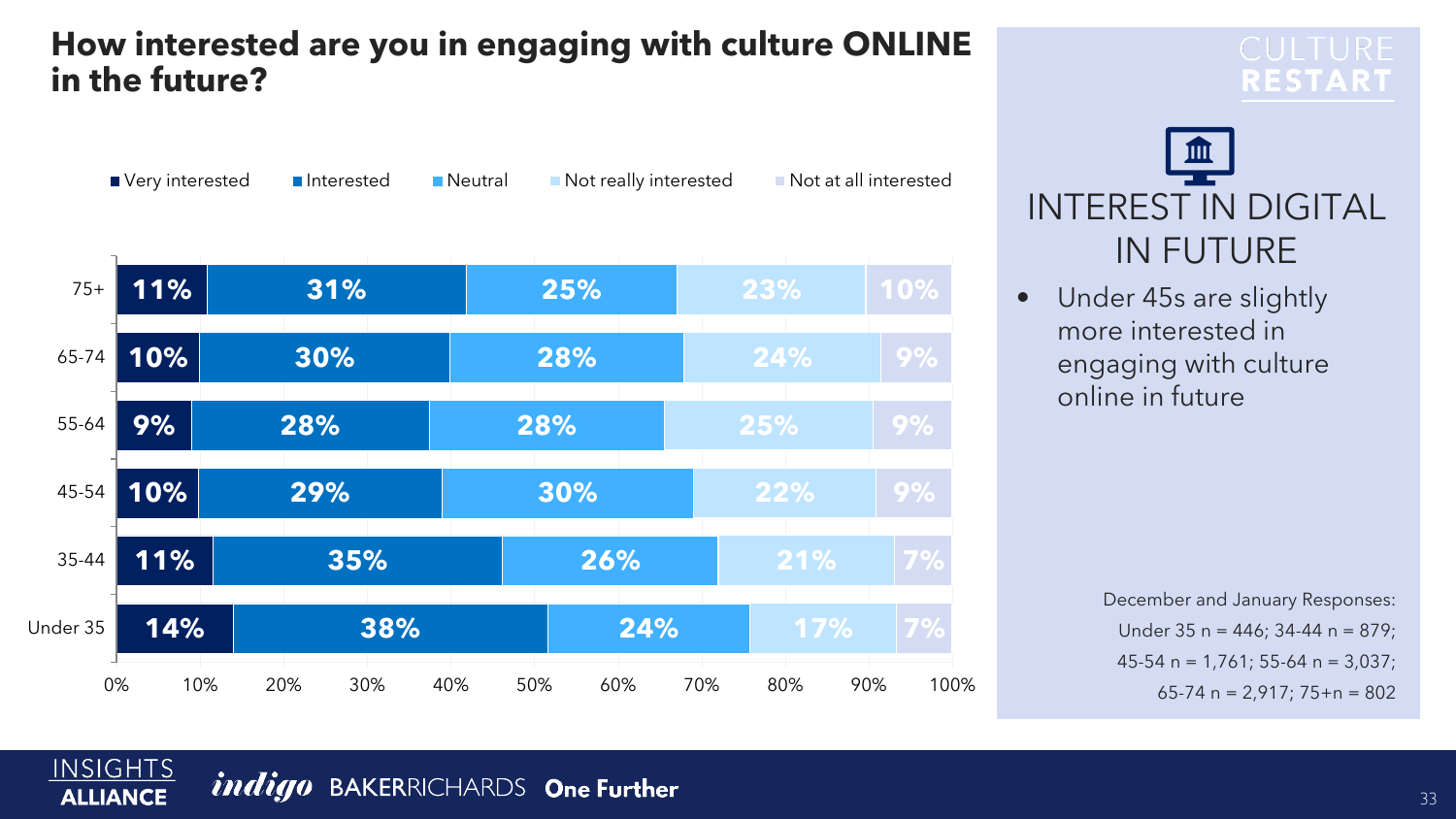## **How likely would you be to buy a…?**



# **RESTART**



TICKETS FOR DIGITAL EVENTS

- 60% of respondents expressed interest in buying tickets for online events from the organisations they were surveyed by
- 15% of respondents would be likely to buy a monthly subscription to online events

n = 8,059; 13,039; 12,782

*indigo* BAKERRICHARDS One Further

**INSIGHTS** 

**ALLIANCE**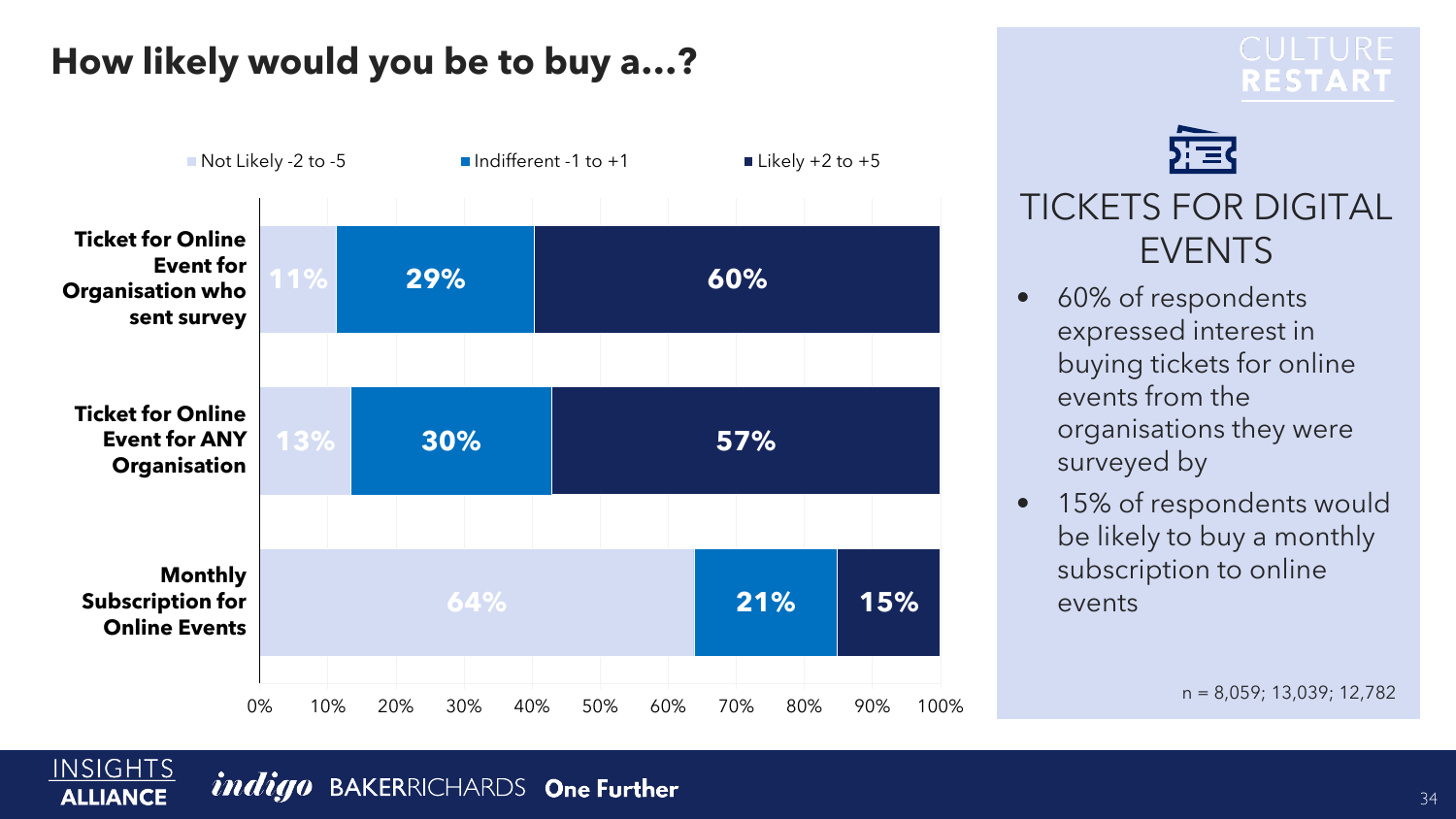### **Which of the following would most closely describe your attitude to online culture once you are attending a suitable variety of live performances in person?**

I'd probably not engage ■I'd be less likely to engage ■I'd also engage with with online events and/ or activities at all with online culture, but I would still consider online events that I wouldn't otherwise have a chance to see live culture online, but only for free content I'd also engage with and pay for events online



# **RESTART**



• The proportion of respondents who would continue to pay for digital events in future has remained stable

> October  $n = 3,243$ November  $n = 4,335$ December  $n = 3,066$ January  $n = 3,618$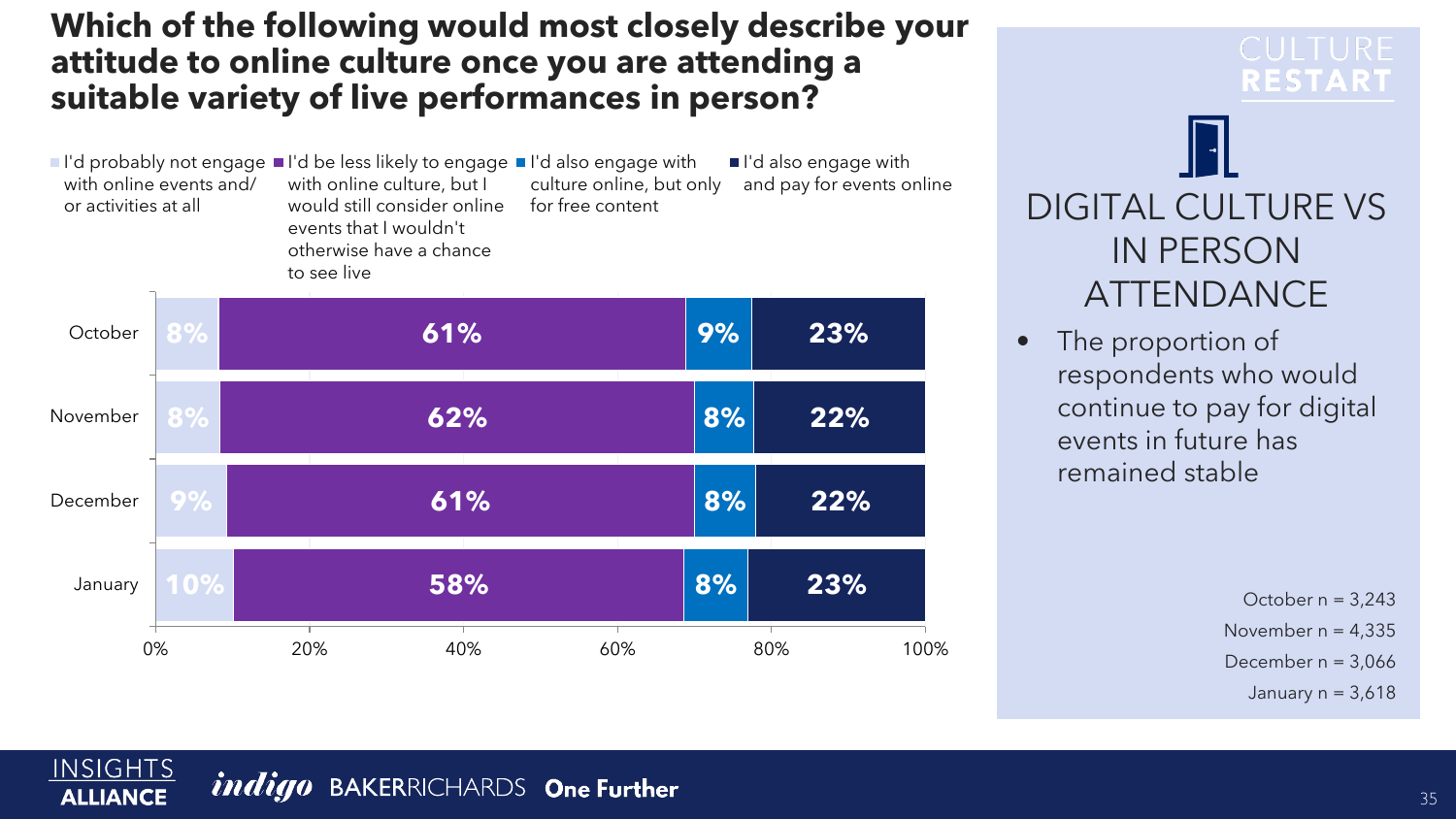### **Which of the following would most closely describe your attitude to online culture once you are attending a suitable variety of live performances in person?**

I'd probably not engage ■I'd be less likely to engage ■I'd also engage with with online events and/ or activities at all with online culture, but I would still consider online events that I wouldn't otherwise have a chance to see live for free content

**INSIGHTS** 

**ALLIANCE** 

culture online, but only

I'd also engage with and pay for events online



DIGITAL CULTURE VS IN PERSON ATTENDANCE

**RESTART** 

• Under 55s are more likely to engage with and pay for online events in future

> December & January responses Under 35 n = 334; 34-44 n = 623; 45-54 n = 1,188; 55-64 n = 1,950; 65-74 n = 1,949; 75+n = 524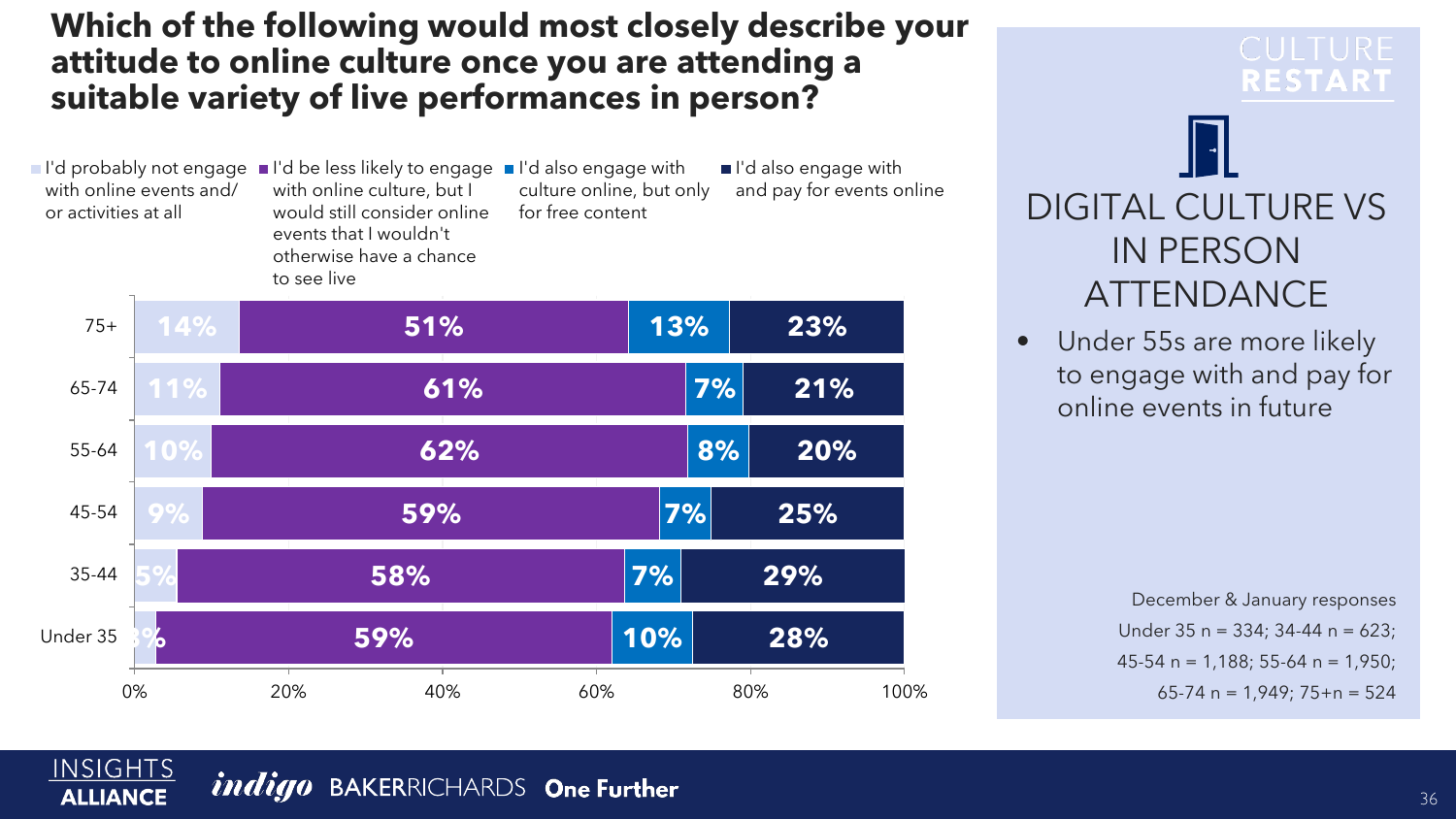**CULTURE RESTART** 

Interest in digital culture in future



DECEMBER TO 42% IN JANUARY

## **DIGITAL IN FUTURE**

23% OF RESPONDENTS WOULD CONTINUE TO BUY TICKETS FOR DIGITAL IN FUTURE AND 58% WOULD STILL CONSIDER IT FOR EVENTS THEY COULD NOT SEE LIVE

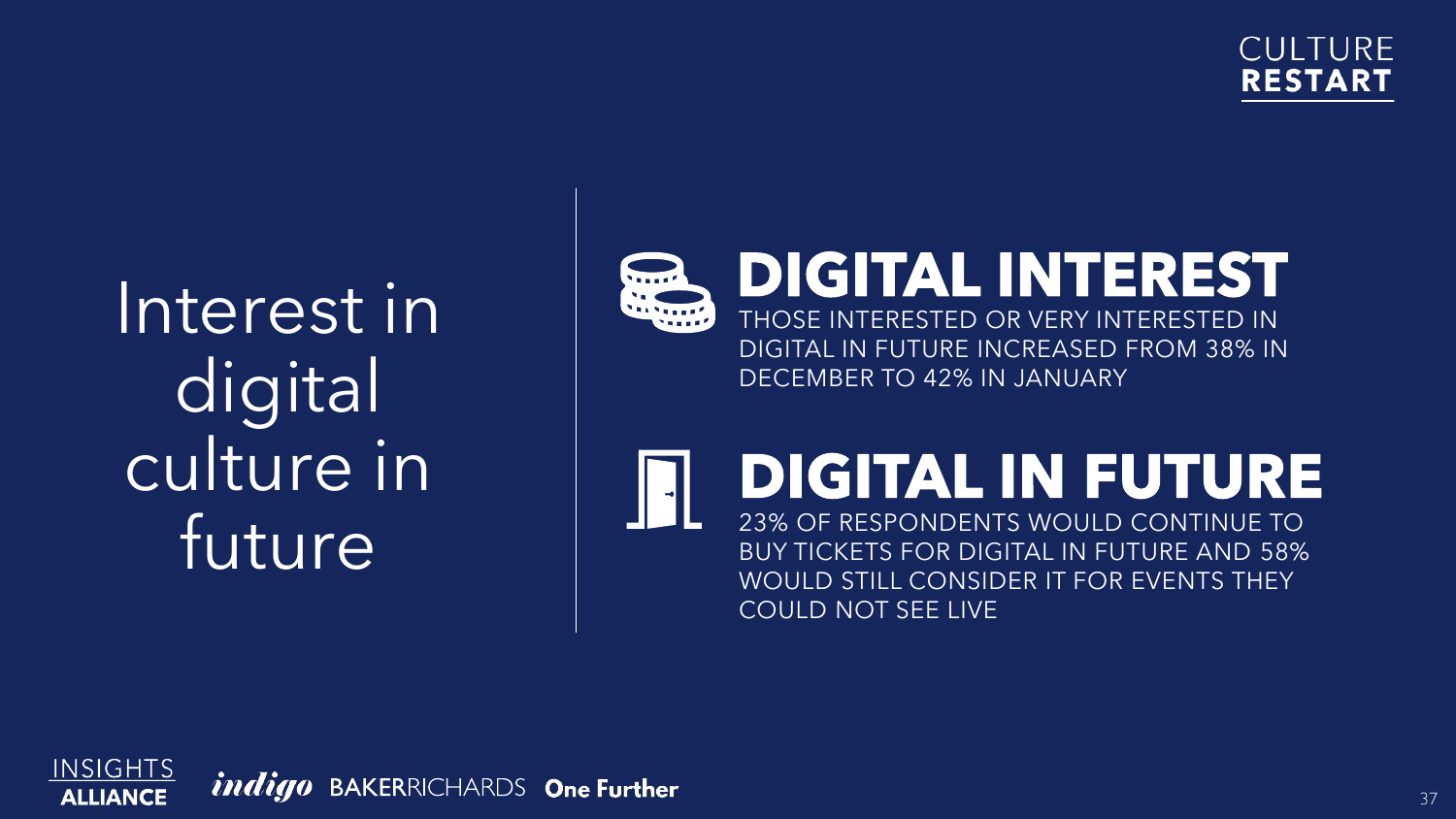**Experience would consider booking within the next three months**, down from **Only 15%** of respondents who have not yet returned to in-person cultural 26% during October to December

**to 35%**, compared to 25% in November and 14% in July RESPONSES The proportion of audiences **waiting for a vaccine** before attending **has increased** 

**their return** to cultural organisations, with only 6% saying they would be uncomfortable with this measure in place Over half of respondents say that **socially distanced seating would be essential to** uncomfortable with this measure in place

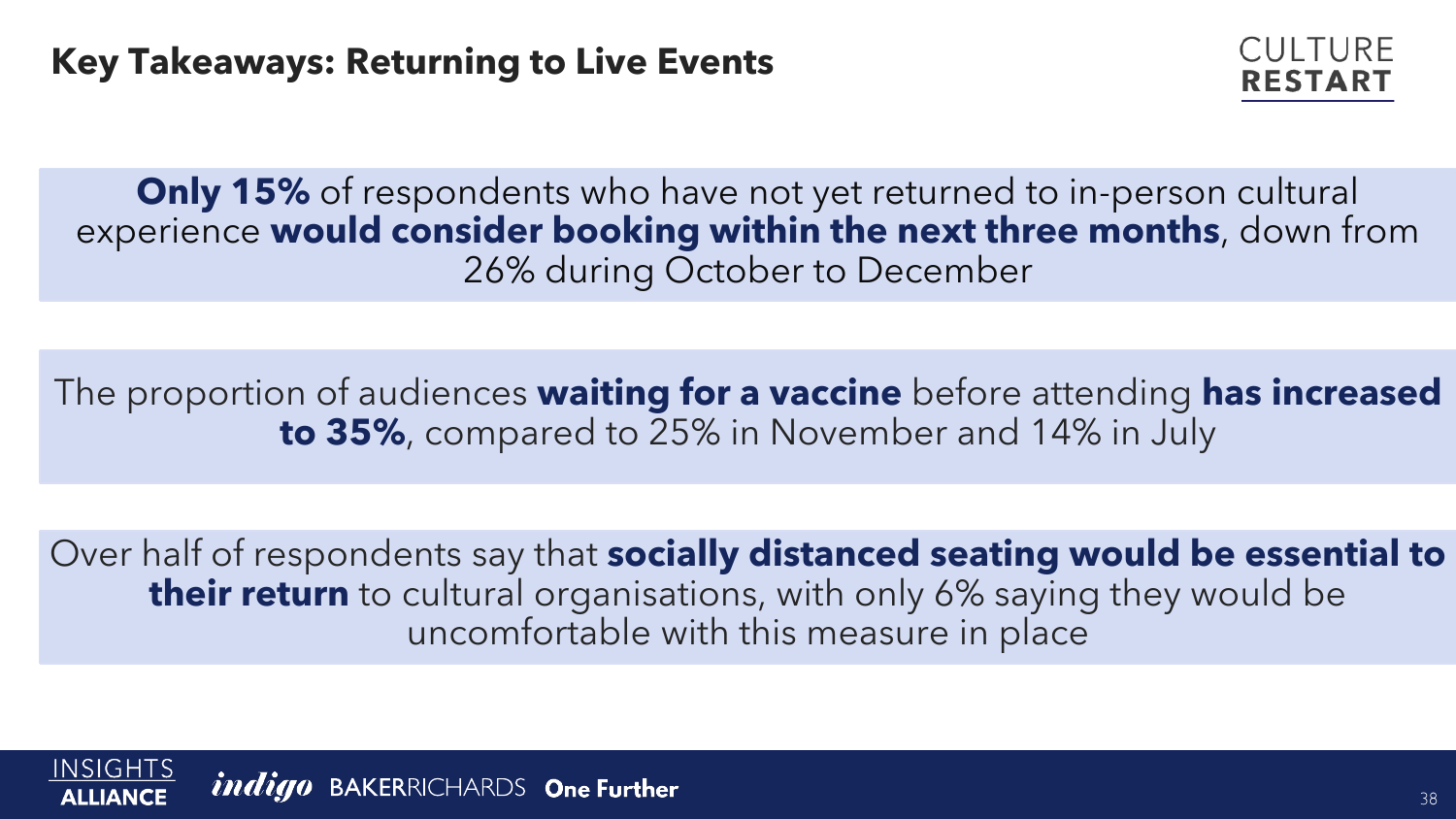

#### **11322 Transfer 2011**<br>Uary SURVEY DATE: Those **very interested or interested in engaging with culture online increased** in **January**

## With a small **increase in proportion of people who would pay** for digital content

#### **27 engaging with online content when live events resume** PARTICIPATING ORGANISATIONS Audiences, especially younger audiences under 45, are still expressing an **interest in**